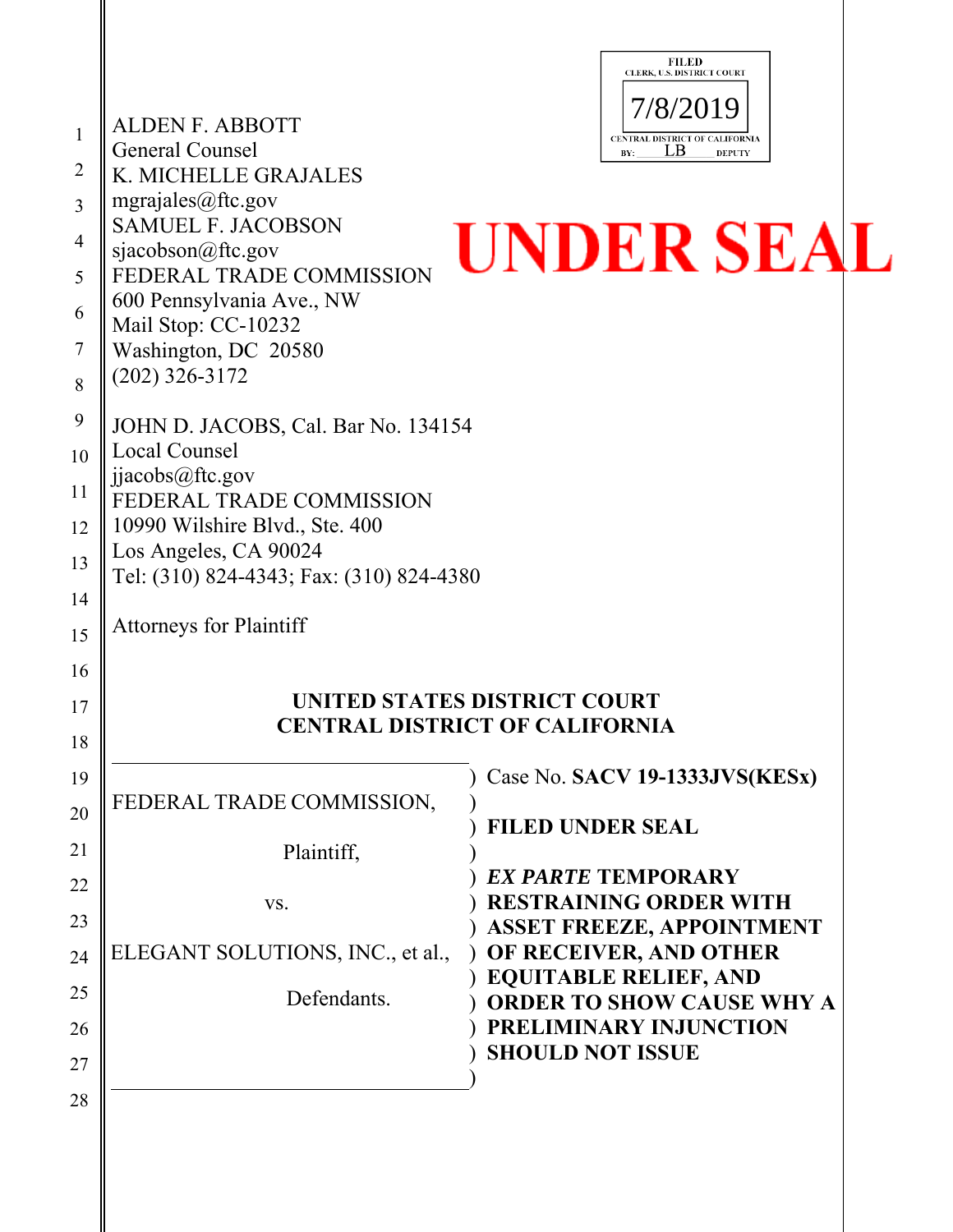Plaintiff, the Federal Trade Commission, has filed its Complaint for Permanent Injunction and Other Equitable Relief pursuant to Sections 13(b) and 19 of the Federal Trade Commission Act ("FTC Act"), 15 U.S.C. §§ 53(b) and 57(b), and the Telemarketing and Consumer Fraud and Abuse Prevention Act ("Telemarketing Act"), 15 U.S.C. §§ 6101-6108. Plaintiff has moved, pursuant to Fed. R. Civ. P. 65(b), for a temporary restraining order, asset freeze, other equitable relief, and an order to show cause why a preliminary injunction should not issue against Defendants.

#### **FINDINGS OF FACT**

The Court, having considered the Complaint, the *ex parte* Motion for a Temporary Restraining Order, declarations, exhibits, and the memorandum of points and authorities filed in support thereof, and being otherwise advised, **GRANTS** Plaintiff's motion for a temporary restraining order and **FINDS** and **ORDERS** as follows:

1. This Court has jurisdiction over the subject matter of this case, and there is good cause to believe that it will have jurisdiction over the parties;

2. Venue in this district is proper;

3. There is good cause to believe that Defendants Elegant Solutions, Inc., Trend Capital Ltd., Dark Island Industries, Inc., Heritage Asset Management, Inc., Tribune Management, Inc., Mazen Radwan, Rima Radwan, and Dean Robbins have engaged in and are likely to engage in acts or practices that violate Section 5(a) of the FTC Act, 15 U.S.C. § 45(a), and the FTC's Telemarketing Sales Rule ("TSR"), 16 C.F.R. Part 310, and that Plaintiff is therefore likely to prevail on the merits of this action. As demonstrated by consumer declarations and the additional documentation filed by the FTC, the FTC has established a likelihood of success in showing that Defendants have made deceptive representations in the marketing and sale of student loan debt relief services and collected unlawful advance fees from consumers.

1

2

3

4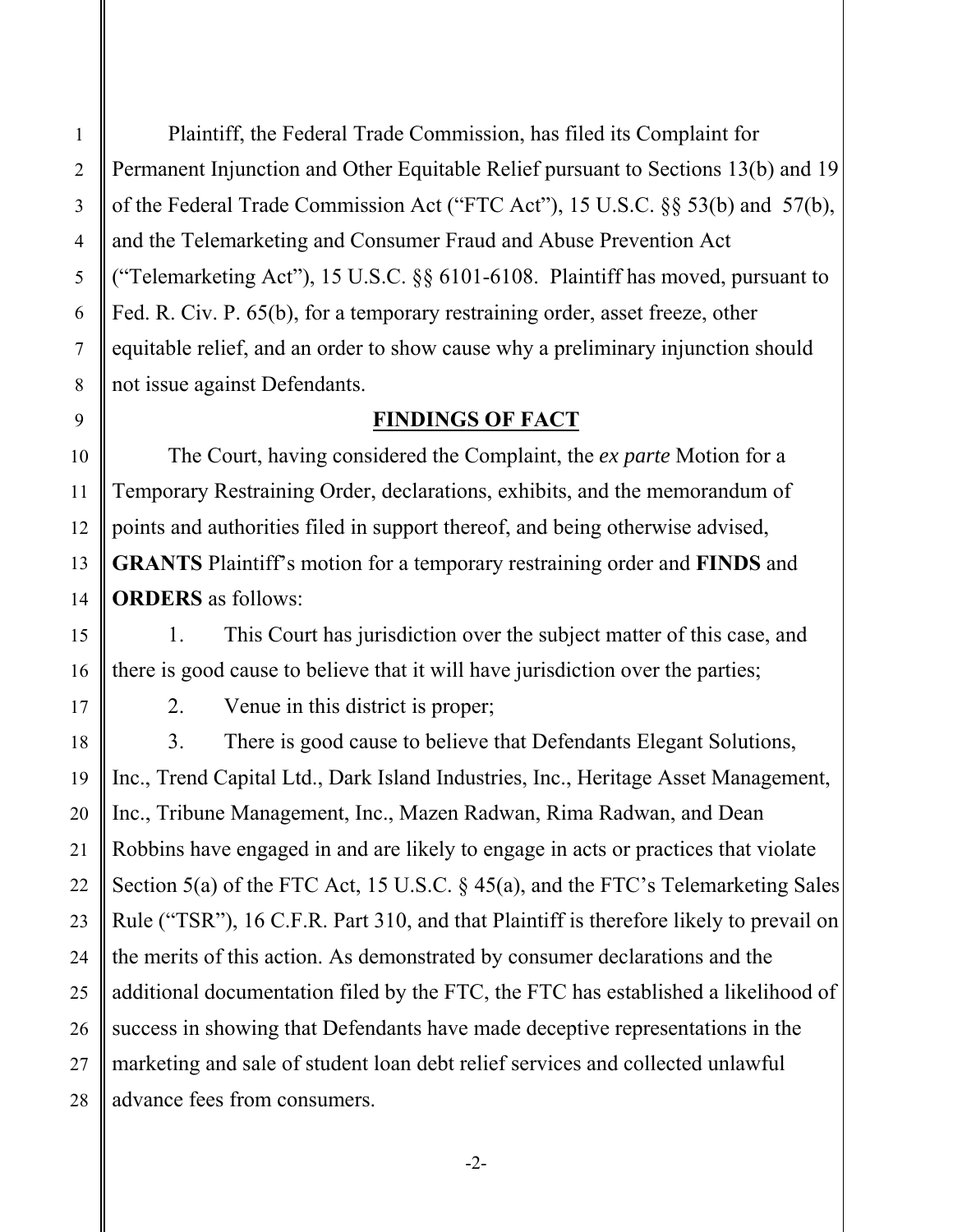4. There is good cause to believe that immediate and irreparable injury, loss, or damage will result from Defendants' ongoing violations of the FTC Act and the TSR, unless Defendants are restrained and enjoined by Order of this Court;

5. There is good cause to believe that Defendants have caused consumer harm of at least \$23 million;

6. There is good cause to believe that immediate and irreparable damage to the Court's ability to grant effective final relief for consumers—including monetary restitution, rescission, disgorgement, or refunds—will occur from the sale, transfer, destruction or other disposition or concealment by Defendants of their assets or records, unless Defendants are immediately restrained and enjoined by order of this Court; and that, in accordance with Fed. R. Civ. P. 65(b), the interests of justice require that this Order be granted without prior notice to Defendants. Thus, there is good cause for relieving Plaintiff of the duty to provide Defendants with prior notice of its Application for a Temporary Restraining Order;

7. Good cause exists for appointing a temporary receiver over the Corporate Defendants and their subsidiaries; freezing Defendants' assets; permitting the Plaintiff and the Receiver immediate access to the Defendants' business premises; and permitting the Plaintiff and the Receiver to take expedited discovery;

8. Weighing the equities and considering Plaintiff's likelihood of ultimate success on the merits, a temporary restraining order with an asset freeze, the appointment of a temporary receiver, immediate access to business premises, expedited discovery, and other equitable relief is in the public interest;

9. This Court has authority to issue this Order pursuant to Section 13(b) of the FTC Act, 15 U.S.C. § 53(b); Federal Rule of Civil Procedure 65; and the All Writs Act, 28 U.S.C. § 1651.

10. No security is required of any agency of the United States for issuance of a temporary restraining order. Fed. R. Civ. P. 65(c).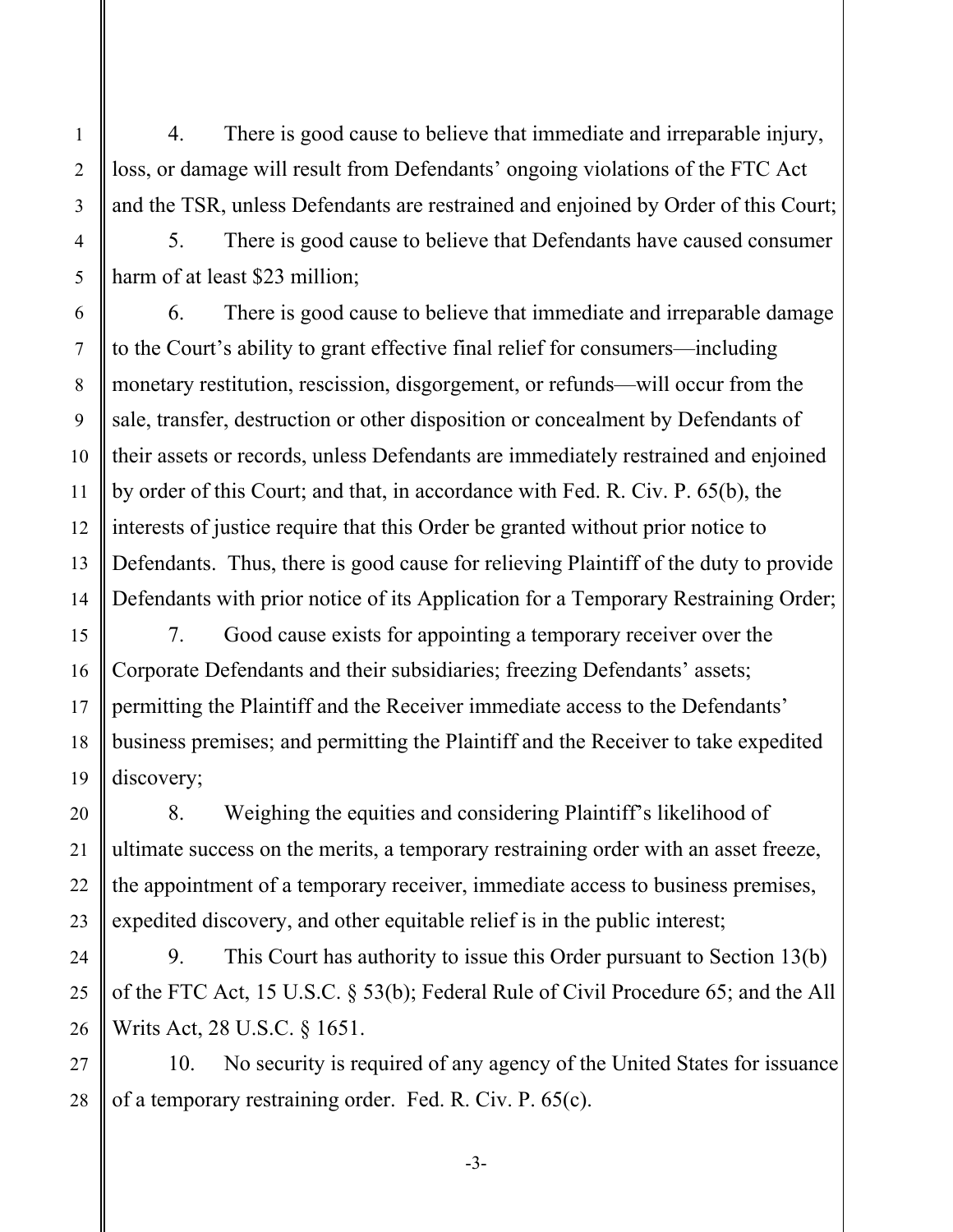#### **DEFINITIONS**

For the purpose of this Temporary Restraining Order ("Order"), the following definitions shall apply:

A. "**Asset**" or "**Assets**" means any legal or equitable interest in, right to, or claim to, any property, wherever located and by whomever held.

B. "**Assisting Others**" includes: (a) performing customer service functions, including receiving or responding to consumer complaints performing customer service functions, including receiving or responding to consumer complaints; (b) formulating or providing, or arranging for the formulation or provision of, any advertising or marketing material, including any telephone sales script, direct mail solicitation, or the design, text, or use of images of any Internet website, email, or other electronic communication; (c) formulating or providing, or arranging for the formulation or provision of, any marketing support material or service, including web or Internet Protocol addresses or domain name registration for any Internet websites, affiliate marketing services, or media placement services; (d) providing names of, or assisting in the generation of, potential customers; (e) performing marketing, billing, payment processing, or payment services of any kind; or (f) acting or serving as an owner, officer, director, manager, or principal of any entity.services.

C. "**Corporate Defendants**" means Elegant Solutions, Inc., also doing business as Federal Direct Group, Trend Capital Ltd., also doing business as Mission Hills Federal, Dark Island Industries, Inc., also doing business as Federal Direct Group and Cosmopolitan Funding Inc., Heritage Asset Management, Inc., also doing business as National Secure Processing, Tribune Management, Inc., also doing business as the Student Loan Group, and each of their subsidiaries, affiliates, successors, and assigns.

D. "**Debt Relief Service**" means any program or service represented, directly or by implication, to renegotiate, settle, or in any way alter the terms of

-4-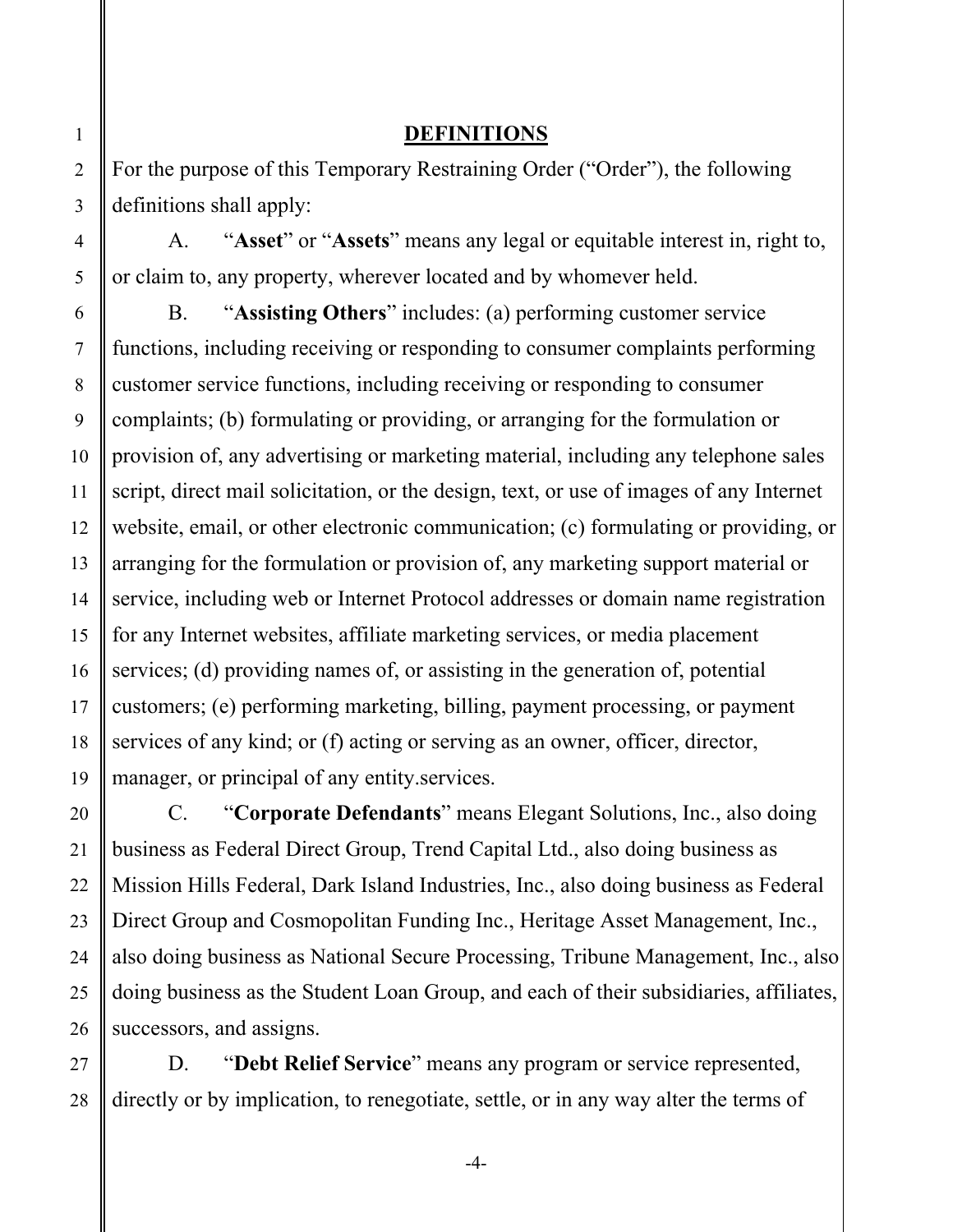payment or other terms of the debt between a person and one or more unsecured creditors or debt collectors, including, but not limited to, a reduction in the balance, interest rate, or fees owed by a person to an unsecured creditor or debt collector.

E. "**Defendant(s)**" means Corporate Defendants and Individual Defendants, individually, collectively, or in any combination.

F. "**Document**" is synonymous in meaning and equal in scope to the usage of "document" and "electronically stored information" in Fed. R. Civ. P. 34(a), and includes writings, drawings, graphs, charts, photographs, sound and video recordings, images, Internet sites, web pages, websites, electronic correspondence, including e-mail and instant messages, contracts, accounting data, advertisements, FTP Logs, Server Access Logs, books, written or printed records, handwritten notes, telephone logs, telephone scripts, receipt books, ledgers, personal and business canceled checks and check registers, bank statements, appointment books, computer records, customer or sales databases and any other electronically stored information, including Documents located on remote servers or cloud computing systems, and other data or data compilations from which information can be obtained directly or, if necessary, after translation into a reasonably usable form. A draft or non-identical copy is a separate document within the meaning of the term.

G. "**Electronic Data Host**" means any person in the business of storing, hosting, or otherwise maintaining electronically stored information. This includes, but is not limited to, any entity hosting a website or server, and any entity providing "cloud based" electronic storage.

H. "**Financial Institution**" means any bank, savings and loan institution, credit union, or any financial depository of any kind, including, but not limited to, any brokerage house, trustee, broker-dealer, escrow agent, title company, commodity trading company, or precious metal dealer.

28

1

2

3

4

5

6

7

8

9

10

11

12

13

14

15

16

17

18

19

20

21

22

23

24

25

26

27

I. "**Individual Defendants**" mean Mazen Radwan, Rima Radwan, and

-5-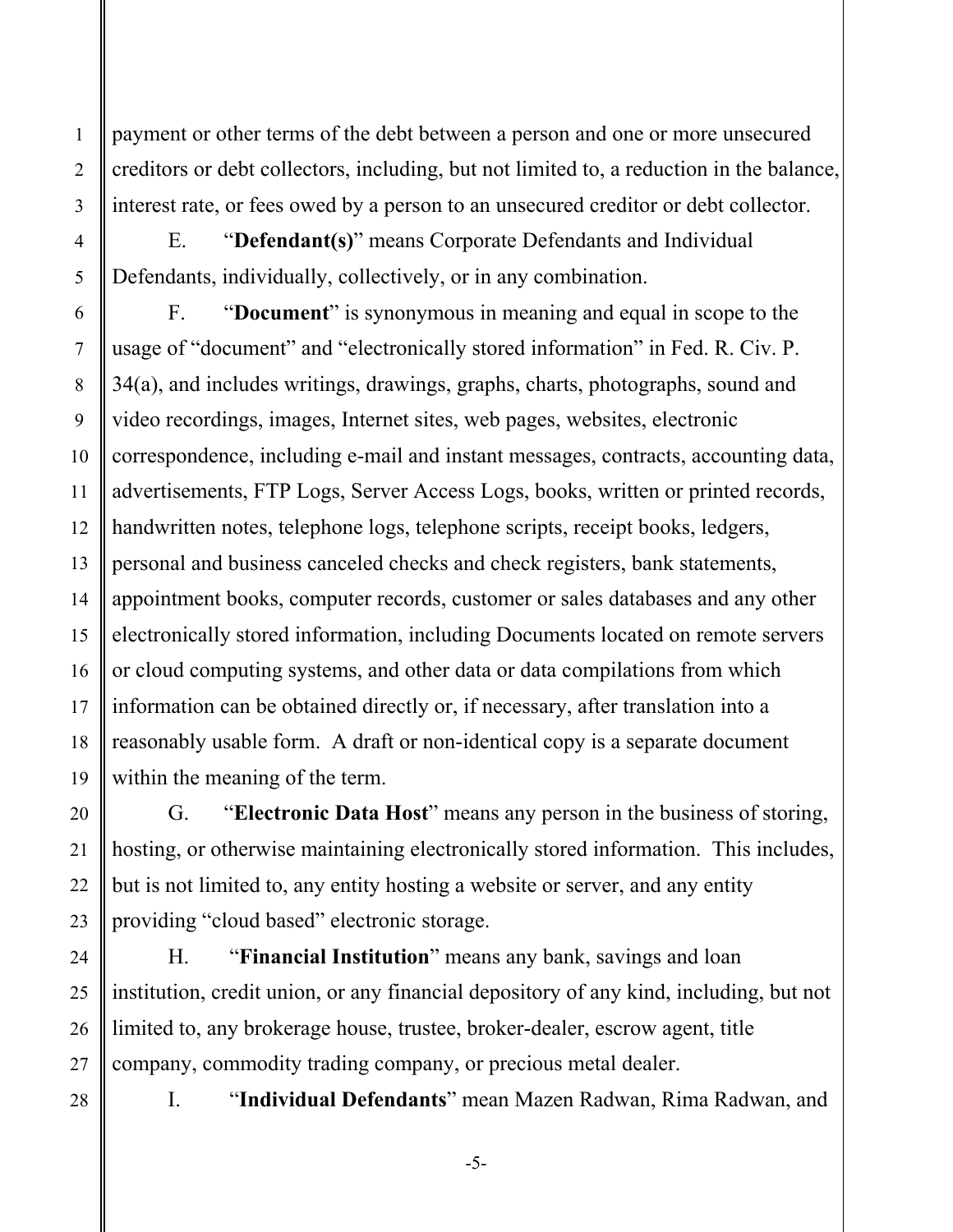Dean Robbins, by whatever names they may be known.

J. "**Person**" means a natural person, organization, or other legal entity, including a corporation, partnership, proprietorship, association, cooperative, or any other group or combination acting as an entity.

K. "**Receiver**" means the temporary receiver appointed in Section XIV of this Order and any deputy receivers that shall be named by the temporary

L. "**Receivership Entities**" means Corporate Defendants as well as any other entity that has conducted any business related to Defendants' marketing of Debt Relief Services, including receipt of Assets derived from any activity that is the subject of the Complaint in this matter, and that the Receiver determines is controlled or owned by any Defendant.

M. "**Seller**" means any person who, in connection with a Telemarketing transaction, provides, offers to provide, or arranges for others to provide goods or services to the customer in exchange for consideration.

N. "**Telemarketer**" means any person who, in connection with telemarketing, initiates or receives telephone calls to or from a customer or donor. 16 C.F.R. § 310.2(cc).

O. "**Telemarketing**" means a plan, program, or campaign (whether or not covered by the TSR, 16 C.F.R. Part 310) that is conducted to induce the purchase of goods or services or a charitable contribution by use of one or more telephones.

# **I. PROHIBITION ON DECEPTIVE REPRESENTATIONS**

**IT IS THEREFORE ORDERED** that Defendants, Defendants' officers, agents, employees, and attorneys, and all other persons in active concert or participation with them, who receive actual notice of this Order by personal service or otherwise, whether acting directly or indirectly, in connection with the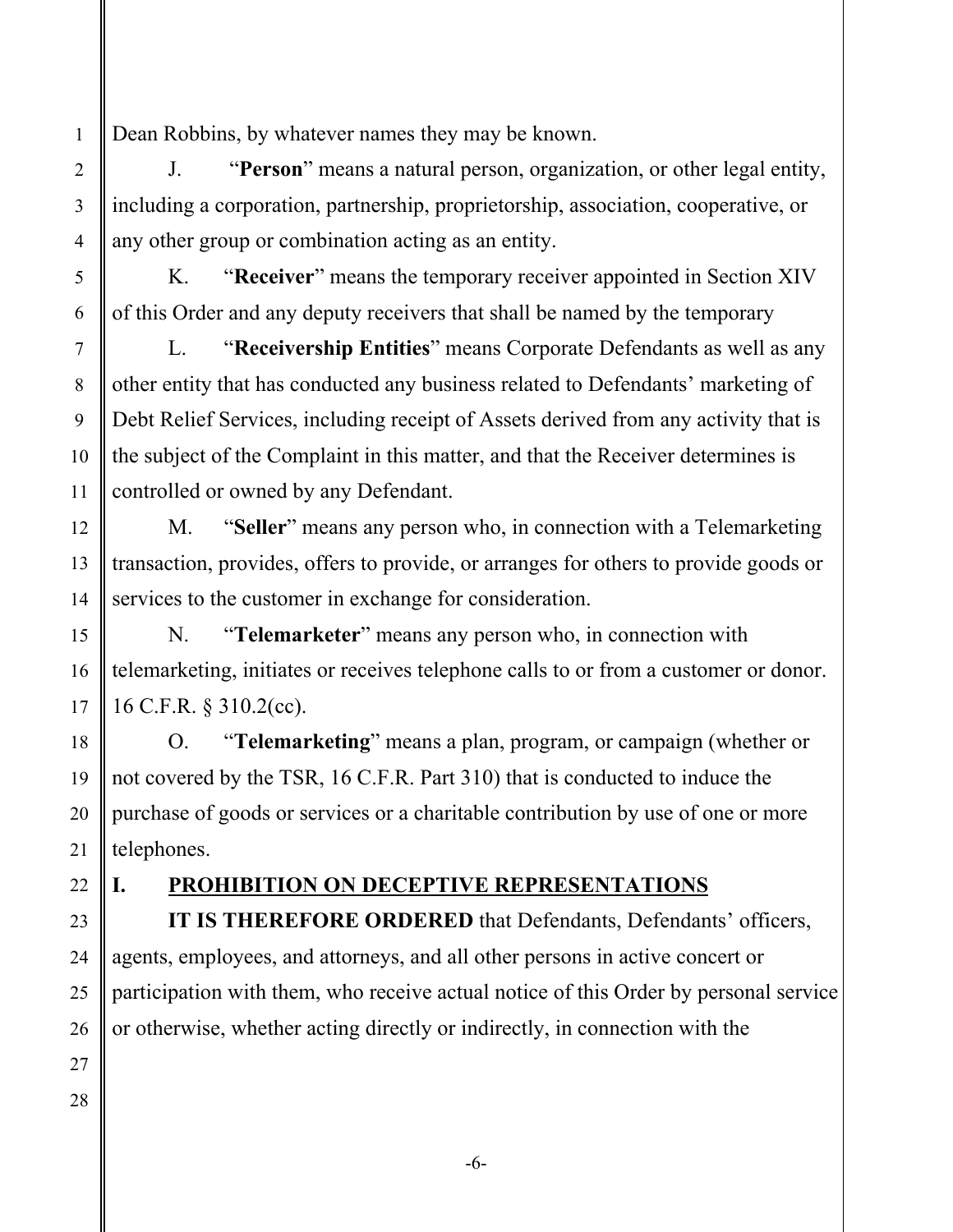advertising, marketing, promoting, or offering for sale of any Debt Relief Service, are temporarily restrained and enjoined from:

A. misrepresenting or assisting others in misrepresenting, expressly or by implication any material fact, including, but not limited to:

1. that consumers who purchase Defendants' debt relief services will be enrolled in a repayment plan that will reduce their monthly payments to a lower, specific amount or have or their loan balances forgiven in whole or in part;

# 2. that most or all of consumers' monthly payments to Defendants will be applied towards consumers' student loans;

3. that Defendants will assume responsibility for the servicing of consumers' student loans; and

B. making or assisting others in making, any representation, expressly or by implication, about the benefits, performance, or efficacy of any product or service, unless the representation is non-misleading and, at the time such representation is made, Defendants possess and rely upon competent and reliable evidence that is sufficient in quality and quantity based on standards generally accepted in the relevant fields, when considered in light of the entire body of relevant and reliable evidence, to substantiate that the representation is true.

20

1

2

3

4

5

6

7

8

9

10

11

12

13

14

15

16

17

18

19

21

22

23

24

25

# **II. PROHIBITION ON COLLECTION OF ADVANCE FEES**

**IT IS FURTHER ORDERED** that the Defendants, and their officers, agents, employees, and those persons or entities in active concert or participation with any of them who receive actual notice of this Order, whether acting directly or indirectly, are hereby restrained and enjoined from:

A. providing, offering to provide, or arranging for others to provide any Debt Relief Service and requesting or receiving payment of any fees or consideration for any Debt Relief Service, until and unless:

 26 27 28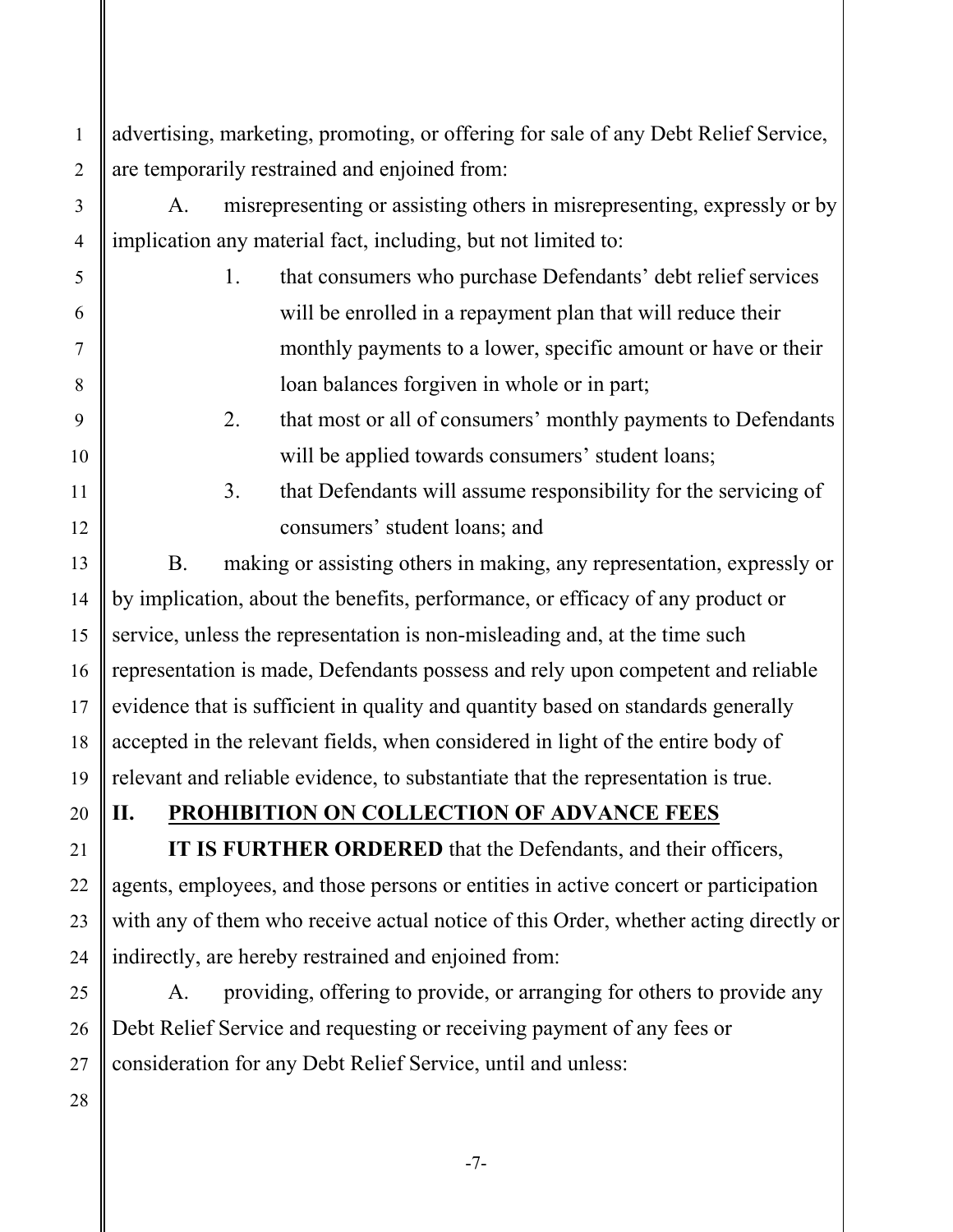| $\mathbf{1}$   | 1.                                                                           | the seller or telemarketer has renegotiated, settled, reduced, or |  |
|----------------|------------------------------------------------------------------------------|-------------------------------------------------------------------|--|
| $\overline{2}$ |                                                                              | otherwise altered the terms of at least one debt pursuant to a    |  |
| 3              |                                                                              | settlement agreement, debt management plan, or other such         |  |
| $\overline{4}$ |                                                                              | valid contractual agreement executed by the customer;             |  |
| 5              | 2.                                                                           | the customer has made at least one payment pursuant to that       |  |
| 6              |                                                                              | settlement agreement, debt management plan, or other valid        |  |
| 7              |                                                                              | contractual agreement between the customer and the creditor or    |  |
| 8              |                                                                              | debt collector; and                                               |  |
| 9              | 3.                                                                           | to the extent that debts enrolled in a service are renegotiated,  |  |
| 10             |                                                                              | settled, reduced, or otherwise altered individually, the fee or   |  |
| 11             |                                                                              | consideration either:                                             |  |
| 12             | a.                                                                           | bears the same proportional relationship to the total fee         |  |
| 13             |                                                                              | for renegotiating, settling, reducing, or altering the terms      |  |
| 14             |                                                                              | of the entire debt balance as the individual debt amount          |  |
| 15             |                                                                              | bears to the entire debt amount. The individual debt              |  |
| 16             |                                                                              | amount and the entire debt amount are those owed at the           |  |
| 17             |                                                                              | time the debt was enrolled in the service; or                     |  |
| 18             | $\mathbf b$ .                                                                | is a percentage of the amount saved as a result of the            |  |
| 19             |                                                                              | renegotiation, settlement, reduction, or alteration. The          |  |
| 20             |                                                                              | percentage charged cannot change from one individual              |  |
| 21             |                                                                              | debt to another. The amount saved is the difference               |  |
| 22             |                                                                              | between the amount owed at the time the debt was                  |  |
| 23             |                                                                              | enrolled in the service and the amount actually paid to           |  |
| 24             |                                                                              | satisfy the debt.                                                 |  |
| 25             |                                                                              |                                                                   |  |
| 26             | Ш.                                                                           | PROHIBITION ON RELEASE OF CUSTOMER INFORMATION                    |  |
| 27             | IT IS FURTHER ORDERED that Defendants, Defendants' officers,                 |                                                                   |  |
| 28             | agents, employees, and attorneys, and all other Persons in active concert or |                                                                   |  |

-8-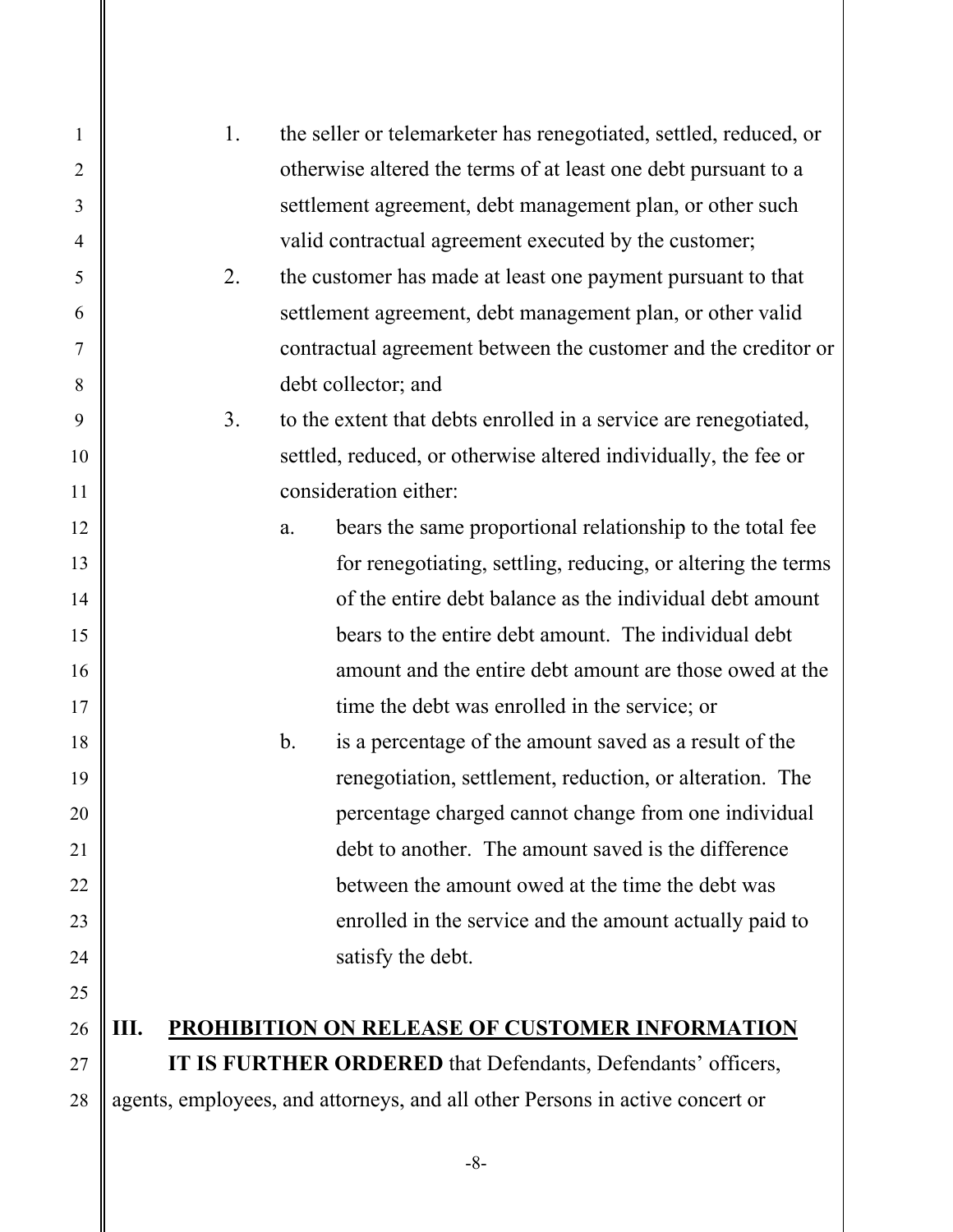participation with any of them, who receive actual notice of this Order, whether acting directly or indirectly, are hereby temporarily restrained and enjoined from:

A. Selling, renting, leasing, transferring, or otherwise disclosing, the name, address, birth date, telephone number, email address, credit card number, bank account number, Social Security number, or other financial or identifying information of any person that any Defendant obtained in connection with any activity that pertains to the subject matter of this Order; and

B. Benefitting from or using the name, address, birth date, telephone number, email address, credit card number, bank account number, Social Security number, or other financial or identifying information of any person that any Defendant obtained in connection with any activity that pertains to the subject matter of this Order.

*Provided, however,* that Defendants may disclose such identifying information to a law enforcement agency, as required by any law, regulation, or court order, or in any filings, pleadings or discovery in this action in the manner required by the Federal Rules of Civil Procedure and by any protective order in the case.

#### **IV. ASSET FREEZE**

**IT IS FURTHER ORDERED** that Defendants and their officers, agents, employees, and attorneys, and all other persons in active concert or participation with any of them, who receive actual notice of this Order, whether acting directly or indirectly, are hereby temporarily restrained and enjoined from:

A. Transferring, liquidating, converting, encumbering, pledging, loaning, selling, concealing, dissipating, disbursing, assigning, relinquishing, spending, withdrawing, granting a lien or security interest or other interest in, or otherwise disposing of any Assets, wherever located, including outside the United States, that are:

1

2

3

4

5

6

7

8

9

10

11

12

13

14

15

16

17

18

-9-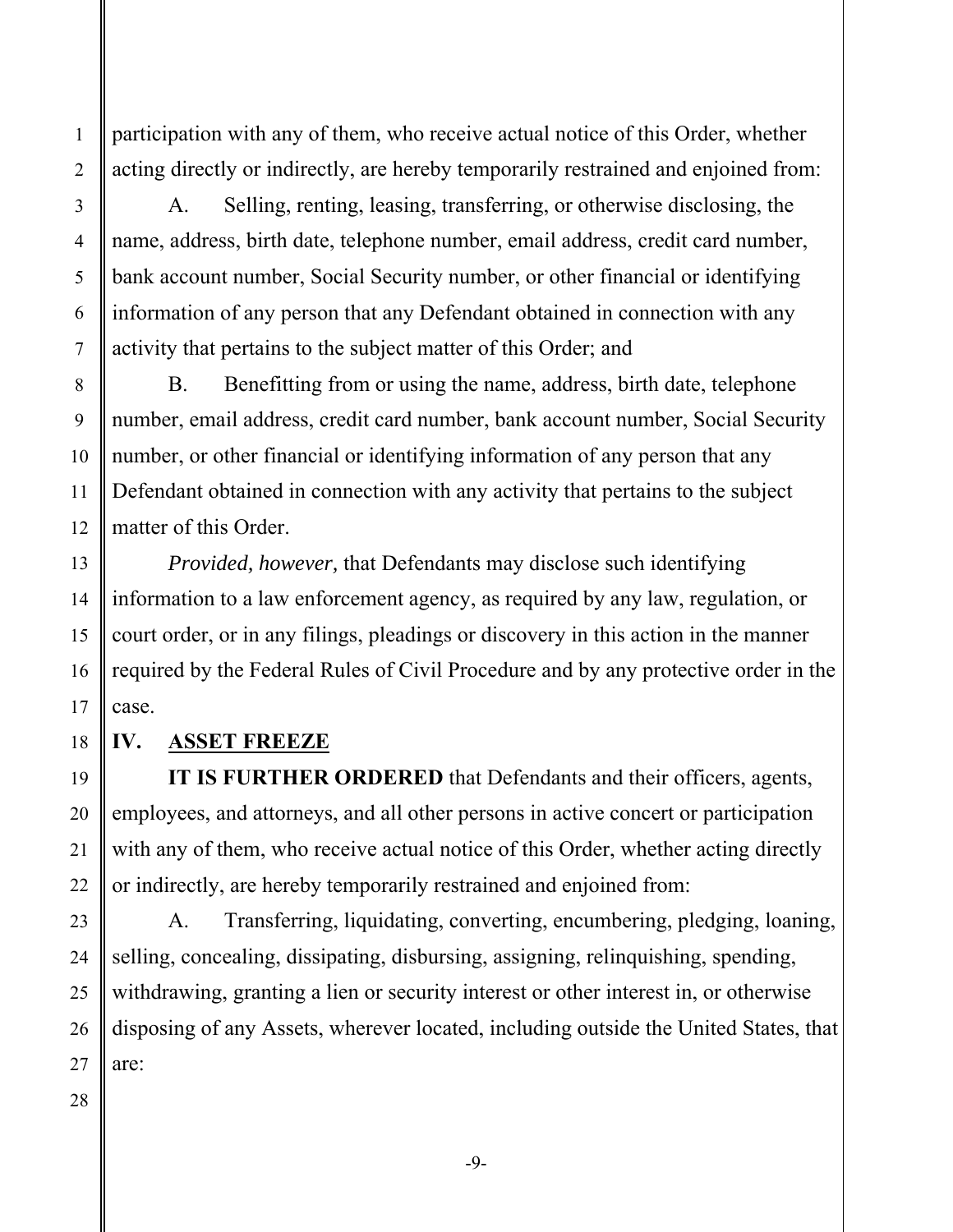| $\mathbf{1}$     | 1. | owned or controlled, directly or indirectly, by any Defendant,        |
|------------------|----|-----------------------------------------------------------------------|
| $\overline{2}$   |    | including, but not limited to those for which a Defendant is a        |
| 3                |    | signatory on the account;                                             |
| $\overline{4}$   | 2. | held, in part or in whole, for the benefit of any Defendant;          |
| 5                | 3. | in the actual or constructive possession of any Defendant; or         |
| 6                | 4. | owned or controlled by, in the actual or constructive possession      |
| $\boldsymbol{7}$ |    | of, or otherwise held for the benefit of, any corporation,            |
| $\,8\,$          |    | partnership, asset protection trust, or other entity that is directly |
| 9                |    | or indirectly owned, managed or controlled by any Defendant,          |
| 10               |    | including any Assets that are held by or for any Defendant in         |
| 11               |    | any account at any Financial Institution, whether within or           |
| 12               |    | without the territorial United States, or with any credit card        |
| 13               |    | processing agent, automated clearing house processor, network         |
| 14               |    | transaction processor, bank debit processing agent, customer          |
| 15               |    | service agent, commercial mail receiving agency, mail holding         |
| 16               |    | or forwarding company, credit union, retirement fund                  |
| 17               |    | custodian, money market or mutual fund, or storage company,           |
| 18               |    | including but not limited to the following accounts:                  |
| 19               |    |                                                                       |
| 20               |    |                                                                       |
| 21               |    |                                                                       |
| 22               |    |                                                                       |
| 23               |    |                                                                       |
| 24               |    |                                                                       |
| 25               |    |                                                                       |
| 26               |    |                                                                       |
| $27\,$           |    |                                                                       |
| 28               |    |                                                                       |
|                  |    |                                                                       |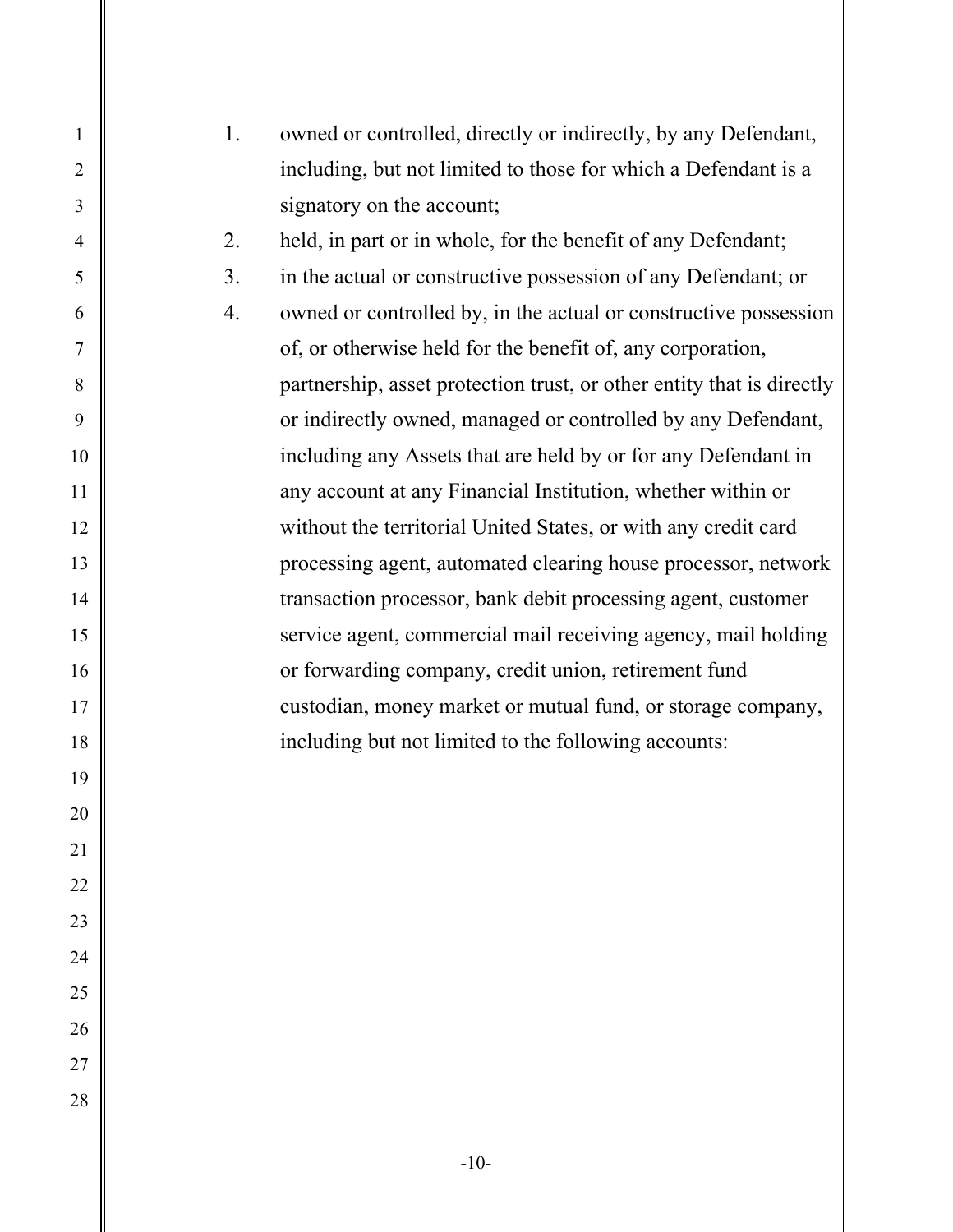| <b>Bank</b>          | <b>Acct. Name or</b><br><b>Merchant Name</b>                                         | <b>Acct or Merchant</b><br><b>ID Last Four</b><br><b>Digits</b> |
|----------------------|--------------------------------------------------------------------------------------|-----------------------------------------------------------------|
| Bank of the West     | Trend Capital, Ltd.                                                                  | 9337                                                            |
| Bank of the West     | Trend Capital, Ltd.                                                                  | 8715                                                            |
| Bank of the West     | Trend Capital, Ltd.                                                                  | 8836                                                            |
| Bank of the West     | Trend Capital, Ltd.                                                                  | 8844                                                            |
| Comerica Bank        | Dark Island Industries,<br>Inc. DBA Radwan<br>Classic Cars and RCC<br>and RCC Motors | 4682                                                            |
| Comerica Bank        | Dark Island Industries,<br>Inc. DBA Radwan<br>Classic Cars and RCC<br>and RCC Motors | 5790                                                            |
| Wells Fargo Bank     | Elegant Solutions, Inc.                                                              | 2938                                                            |
| Wells Fargo Bank     | Elegant Solutions, Inc.                                                              | 9116                                                            |
| Wells Fargo Bank     | Elegant Solutions, Inc.                                                              | 9108                                                            |
| Citibank             | Heritage Asset<br>Management, Inc.                                                   | 9357                                                            |
| Florida Capital Bank | Merchant name:<br><b>EDU Student Loan</b>                                            | 7277                                                            |
| Florida Capital Bank | Merchant name:<br>FDG Student Loan                                                   | 7645                                                            |

B. Opening or causing to be opened any safe deposit boxes, commercial mail boxes, or storage facilities titled in the name of any Defendant or subject to access by any Defendant, except as necessary to comply with written requests from the Receiver acting pursuant to its authority under this Order;

C. Incurring charges or cash advances on any credit, debit, or ATM card issued in the name, individually or jointly, of any Corporate Defendant or any corporation, partnership, or other entity directly or indirectly owned, managed, or controlled by any Defendant or of which any Defendant is an officer, director, member, or manager. This includes any corporate bankcard or corporate credit card account for which any Defendant is, or was on the date that this Order was signed, an authorized signor; or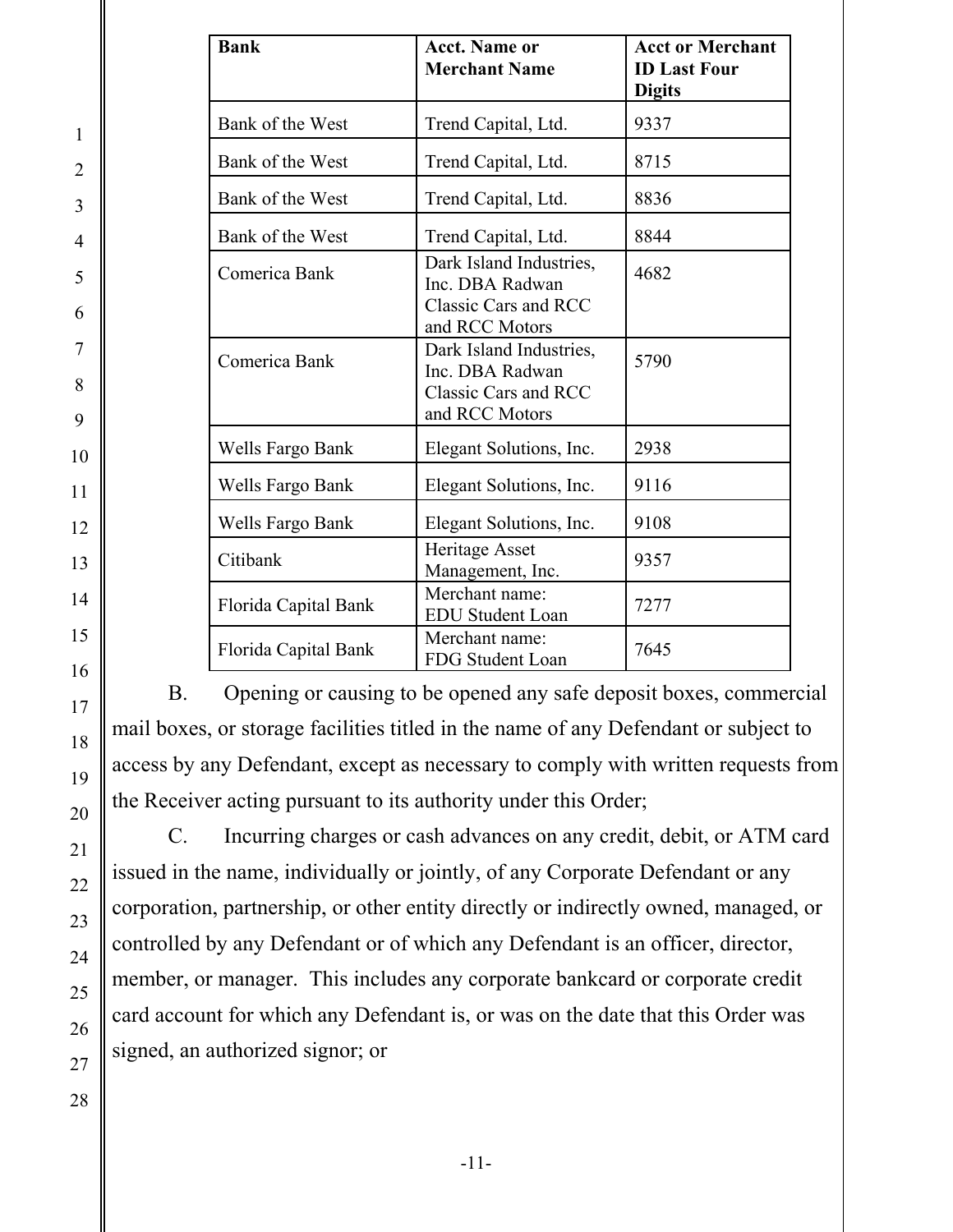D. Cashing any checks or depositing or processing any payments received from consumers, clients, or customers of any Defendant.

E. Incurring liens or encumbrances on real property, personal property, or other Assets in the name, singly or jointly, of Corporate Defendants or of any corporation, partnership, or other entity directly or indirectly owned, managed, or controlled by any Defendant.

The Assets affected by this Section shall include: (1) all Assets of Defendants as of the time this Order is entered; (2) Assets obtained by Defendants after this Order is entered if those Assets are derived from any activity that is the subject of the Complaint in this matter or that is prohibited by this Order. This Section does not prohibit any transfers to the Receiver or repatriation of foreign Assets specifically required by this Order.

1

#### **V. DUTIES OF ASSET HOLDERS AND OTHER THIRD PARTIES**

**IT IS FURTHER ORDERED** that any Financial Institution, Electronic Data Host, credit card processor, payment processor, merchant bank, acquiring bank, independent sales organization, third party processor, payment gateway, insurance company, business entity, or person who receives actual notice of this Order (by service or otherwise) and that (a) has held, controlled, or maintained custody, through an account or otherwise, of any Document on behalf of any Defendant or any Asset that has been owned or controlled, directly or indirectly, by any Defendant; held, in part or in whole, for the benefit of any Defendant; in the actual or constructive possession of any Defendant; or owned or controlled by, in the actual or constructive possession of, or otherwise held for the benefit of, any corporation, partnership, asset protection trust, or other entity that is directly or indirectly owned, managed, or controlled by any Defendant; (b) has held, controlled, or maintained custody, through an account or otherwise, of any Document or Asset associated with accounts, credits, debits, or charges made on behalf of any Defendant, including reserve funds held by payment processors,

-12-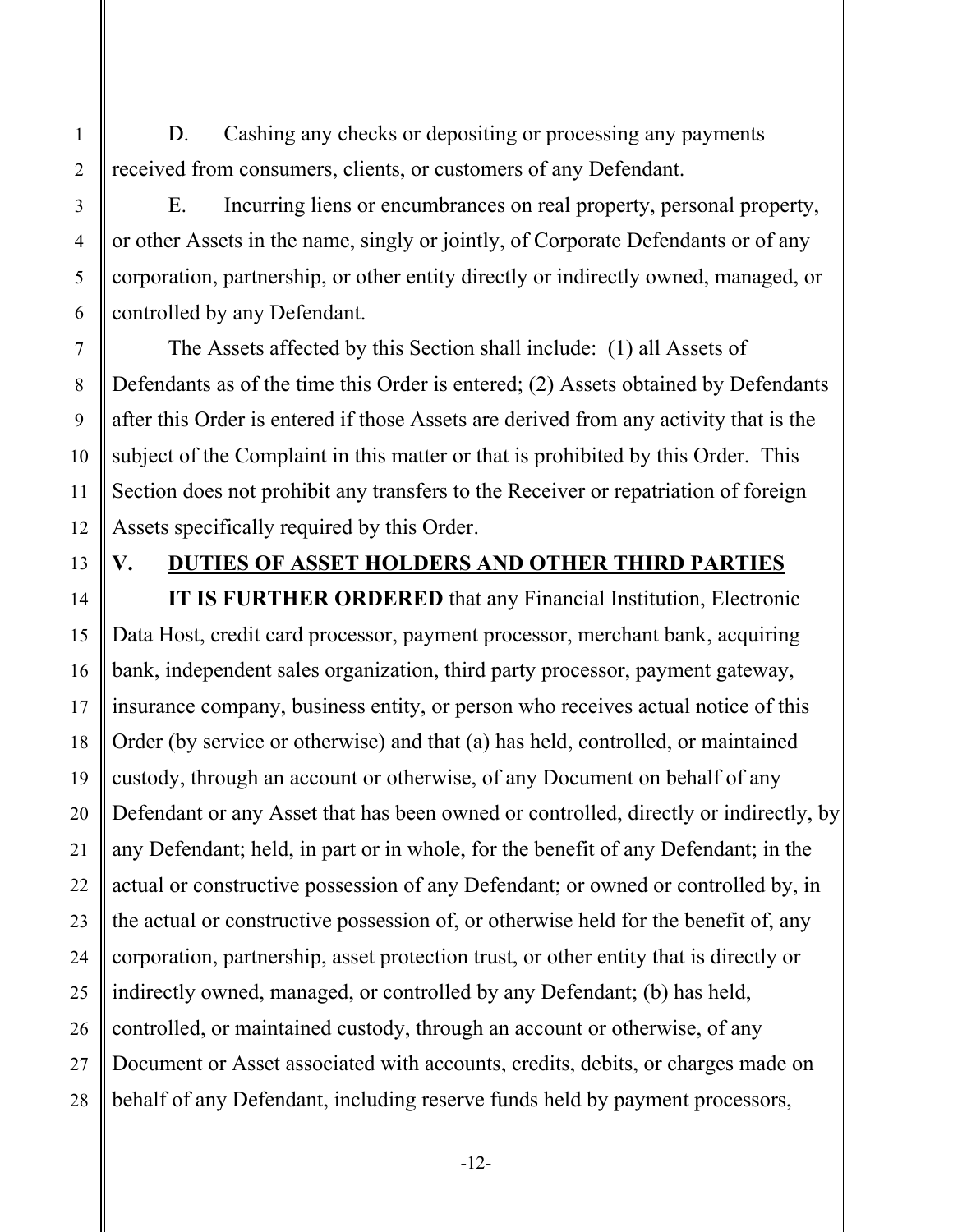credit card processors, merchant banks, acquiring banks, independent sales organizations, third party processors, payment gateways, insurance companies, or other entities; or (c) has extended credit to any Defendant, including through a credit card account, shall:

A. Hold, preserve, and retain within its control and prohibit the withdrawal, removal, alteration, assignment, transfer, pledge, encumbrance, disbursement, dissipation, relinquishment, conversion, sale, or other disposal of any such Document or Asset, as well as all Documents or other property related to such Assets, except by further order of this Court; provided, however, that this provision does not prohibit an Individual Defendants from incurring charges on a personal credit card established prior to entry of this Order, up to the pre-existing credit limit;

B. Deny any Person, except the Receiver, access to any safe deposit box, commercial mail box, or storage facility that is titled in the name of any Defendant, either individually or jointly, or otherwise subject to access by any Defendant;

C. Provide Plaintiff's counsel and the Receiver, within **five (5)** business days of receiving a copy of this Order, a sworn statement setting forth, for each Asset or account covered by this Section:

> 1. The identification number of each such account or Asset; 2. The balance of each such account, or a description of the nature and value of each such Asset as of the close of business on the day on which this Order is served, and, if the account or other Asset has been closed or removed, the date closed or removed, the total funds removed in order to close the account, and the

name of the Person to whom such account or other Asset was remitted; and 3. The identification of any safe deposit box, commercial mail

box, or storage facility that is either titled in the name,

-13-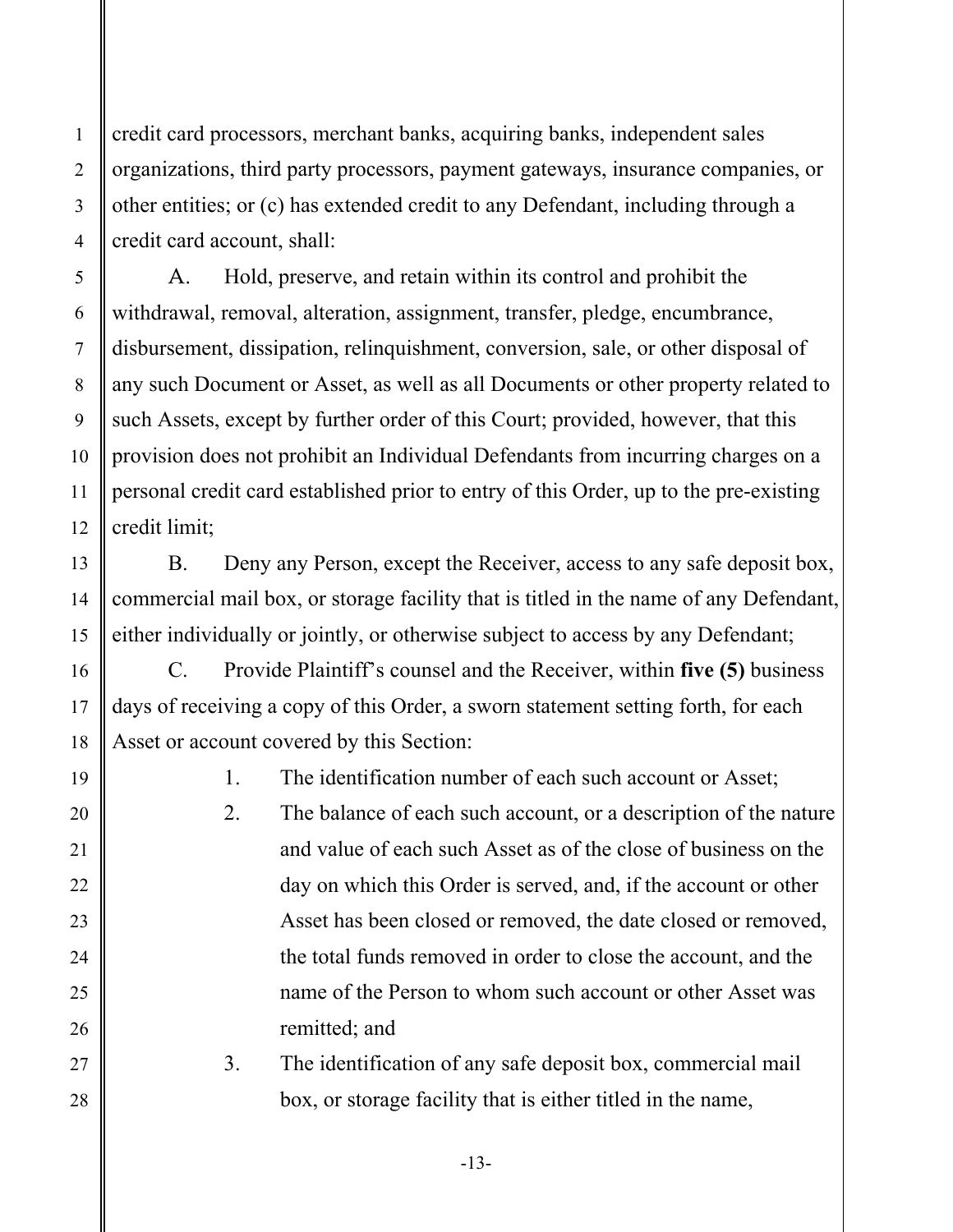individually or jointly, of any Defendant, or is otherwise subject to access by any Defendant; and

 10 12 D. Upon the request of Plaintiff's counsel or the Receiver, promptly provide Plaintiff's counsel and the Receiver with copies of all records or other Documents pertaining to any account covered by this Section or Asset, including originals or copies of account applications, account statements, signature cards, emails, checks, drafts, deposit tickets, transfers to and from the accounts, including wire transfers and wire transfer instructions, all other debit and credit instruments or slips, currency transaction reports, 1099 forms, and all logs and records pertaining to safe deposit boxes, commercial mail boxes, and storage facilities. Provided, however, that this Section does not prohibit any transfers to the Receiver or repatriation of foreign Assets specifically required by this Order.

# 13

14

15

16

17

18

19

20

21

24

1

2

3

4

5

6

7

8

9

11

#### **VI. FINANCIAL DISCLOSURES**

**IT IS FURTHER ORDERED** that each Defendant, within five (5) days of service of this Order upon them, shall prepare and deliver to Plaintiff's counsel and the Receiver (1) completed financial statements on the forms attached to this Order as **Attachment A** (Financial Statement of Individual Defendant) for each Individual Defendant, and **Attachment B** (Financial Statement of Corporate Defendant) for each Corporate Defendant and (2) completed **Attachment C** (IRS Dorm 4506, Request for Copy of a Tax Return) for each Individual and Corporate Defendant.

#### 22

23

# **VII. FOREIGN ASSET REPATRIATION**

**IT IS FURTHER ORDERED** that within five (5) days following the service of this Order, each Defendant shall:

 25 26 27 28 A. Provide Plaintiff's counsel and the Receiver with a full accounting, verified under oath and accurate as of the date of this Order, of all Assets, Documents, and accounts outside of the United States which are: (1) titled in the name, individually or jointly, of any Defendant; (2) held by any person for the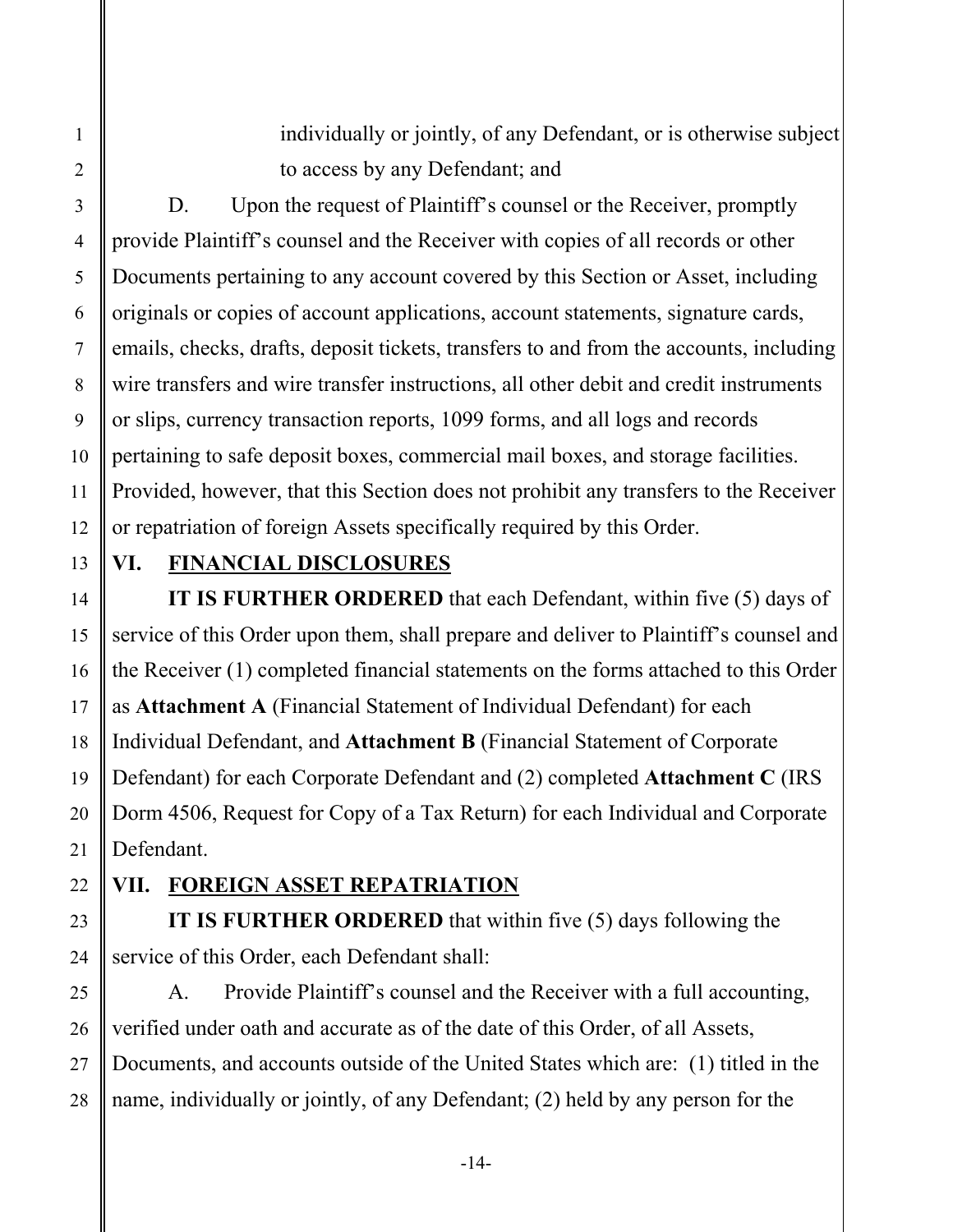benefit of any Defendant or for the benefit of, any corporation, partnership, asset protection trust, or other entity that is directly or indirectly owned, managed, or controlled by any Defendant; or (3) under the direct or indirect control, whether jointly or singly, of any Defendant;

B. Take all steps necessary to provide Plaintiff's counsel and Receiver access to all Documents and records that may be held by third parties located outside of the territorial United States of America, including signing the Consent to Release of Financial Records appended to this Order as **Attachment D**.

C. Transfer to the territory of the United States and deliver to the Receiver all Documents and Assets located in foreign countries which are: (1) titled in the name, individually or jointly, of any Defendant; (2) held by any person for the benefit of any Defendant or for the benefit of, any corporation, partnership, asset protection trust, or other entity that is directly or indirectly owned, managed, or controlled by any Defendant; or (3) under the direct or indirect control, whether jointly or singly, of any Defendant; and

D. The same business day as any repatriation, (1) notify the Receiver and counsel for Plaintiff of the name and location of the Financial Institution or other entity that is the recipient of such Documents or Assets; and (2) serve this Order on any such Financial Institution or other entity.

# **VIII. NON-INTERFERENCE WITH REPATRIATION**

**IT IS FURTHER ORDERED** that Defendants, Defendants' officers, agents, employees, and attorneys, and all other Persons in active concert or participation with any of them, who receive actual notice of this Order, whether acting directly or indirectly, are hereby temporarily restrained and enjoined from taking any action, directly or indirectly, which may result in the encumbrance or dissipation of foreign Assets, or in the hindrance of the repatriation required by this Order, including, but not limited to: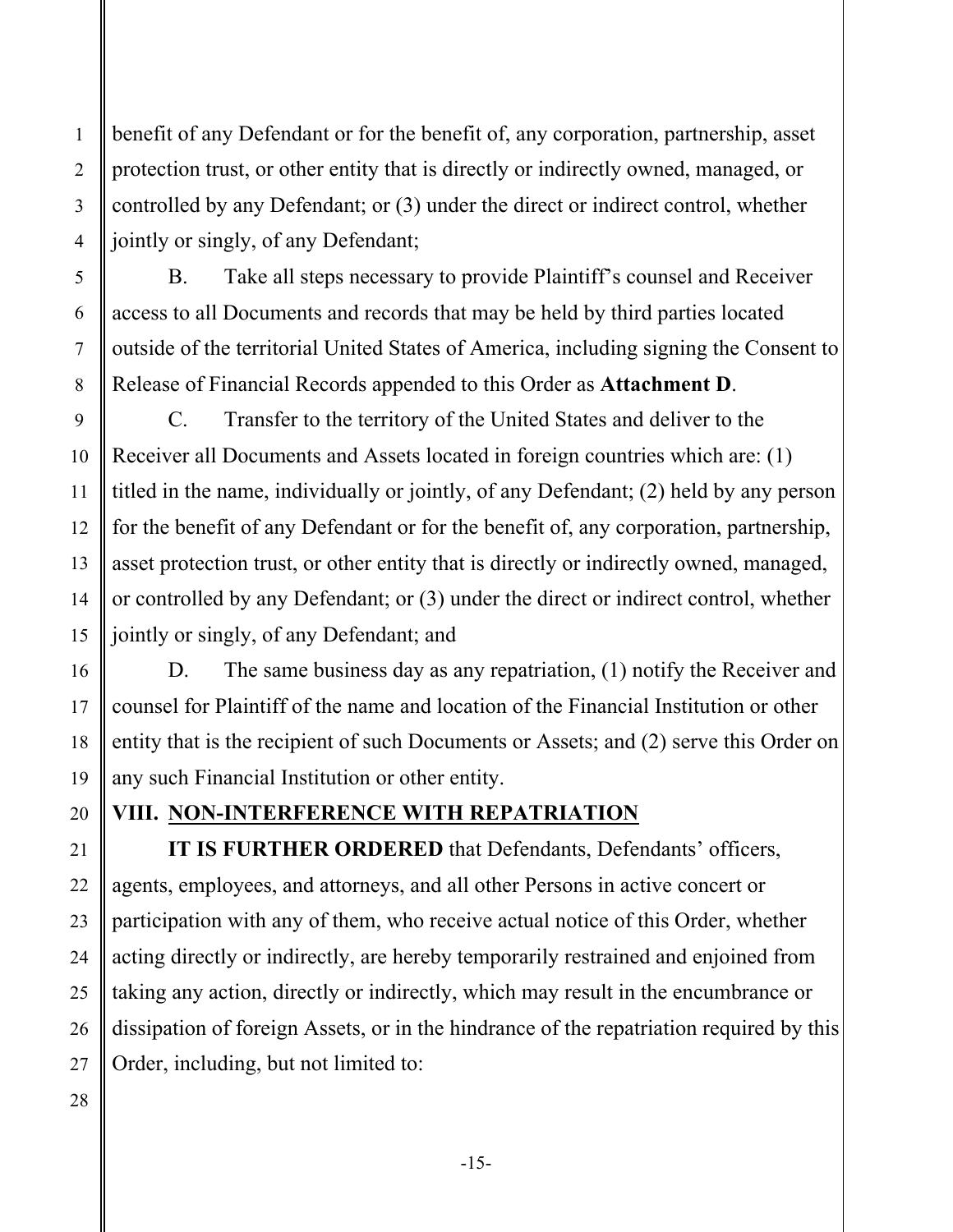A. Sending any communication or engaging in any other act, directly or indirectly, that results in a determination by a foreign trustee or other entity that a "duress" event has occurred under the terms of a foreign trust agreement until such time that all Defendants' Assets have been fully repatriated pursuant to this Order; or

B. Notifying any trustee, protector or other agent of any foreign trust or other related entities of either the existence of this Order, or of the fact that repatriation is required pursuant to a court order, until such time that all Defendants' Assets have been fully repatriated pursuant to this Order.

10

1

2

3

4

5

6

7

8

9

11

12

13

14

15

17

18

19

20

21

22

23

24

25

## **XI. CONSUMER CREDIT REPORTS**

**IT IS FURTHER ORDERED** that Plaintiff may obtain credit reports concerning any Defendants pursuant to Section 604(a)(1) of the Fair Credit Reporting Act, 15 U.S.C. 1681b(a)(1), and that, upon written request, any credit reporting agency from which such reports are requested shall provide them to Plaintiff.

#### 16

# **XII. PRESERVATION OF RECORDS**

**IT IS FURTHER ORDERED** that Defendants, and their officers, agents, employees, and attorneys, and all other Persons in active concert or participation with any of them, who receive actual notice of this Order, whether acting directly or indirectly, are hereby temporarily restrained and enjoined from:

A. Destroying, erasing, falsifying, writing over, mutilating, concealing, altering, transferring, or otherwise disposing of, in any manner, directly or indirectly, Documents that relate to: (1) the business, business practices, Assets, or business or personal finances of any Defendant; (2) the business practices or finances of entities directly or indirectly under the control of any Defendant; or (3) the business practices or finances of entities directly or indirectly under common control with any other Defendant; and

 26 27 28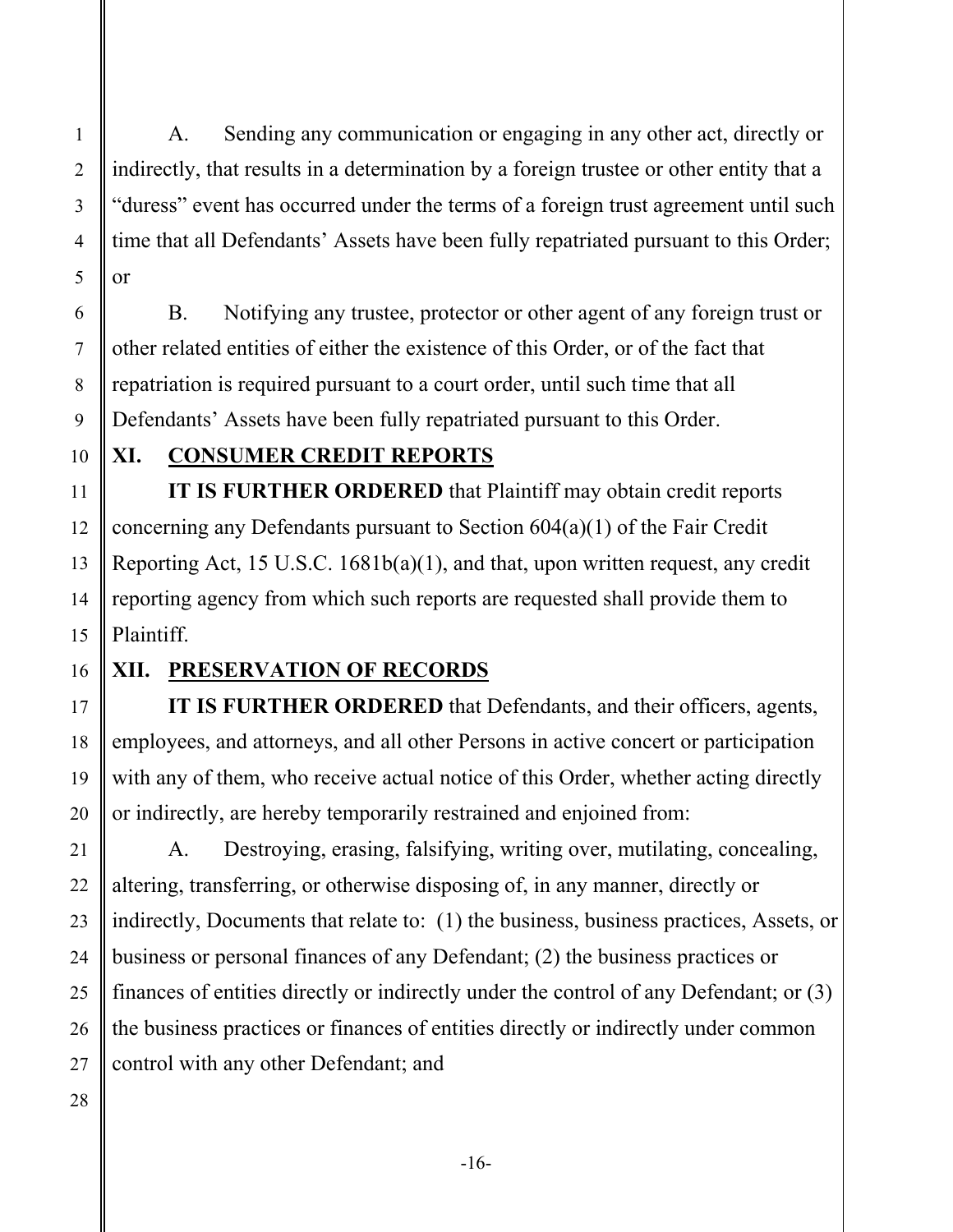B. Failing to create and maintain Documents that, in reasonable detail, accurately, fairly, and completely reflect Defendants' incomes, disbursements, transactions, and use of Defendants' Assets.

# **XIII. REPORT OF NEW BUSINESS ACTIVITY**

**IT IS FURTHER ORDERED** that Defendants, Defendants' officers, agents, employees, and attorneys, and all other persons in active concert or participation with any of them, who receive actual notice of this Order, whether acting directly or indirectly, are hereby temporarily restrained and enjoined from creating, operating, or exercising any control over any business entity, whether newly formed or previously inactive, including any partnership, limited partnership, joint venture, sole proprietorship, or corporation, without first providing Plaintiff's counsel and the Receiver with a written statement disclosing: (1) the name of the business entity; (2) the address and telephone number of the business entity; (3) the names of the business entity's officers, directors, principals, managers, and employees; and (4) a detailed description of the business entity's intended activities.

# **XIV. TEMPORARY RECEIVER**

**IT IS FURTHER ORDERED** that **Thomas W. McNamara** is appointed as temporary receiver of the Receivership Entities with full powers of an equity receiver. The Receiver shall be solely the agent of this Court in acting as Receiver under this Order.

# **XV. DUTIES AND AUTHORITY OF RECEIVER**

**IT IS FURTHER ORDERED** that the Receiver is directed and authorized to accomplish the following:

 28 A. Assume full control of Receivership Entities by removing, as the Receiver deems necessary or advisable, any director, officer, independent contractor, employee, attorney, or agent of any Receivership Entity from control of, management of, or participation in, the affairs of the Receivership Entity;

1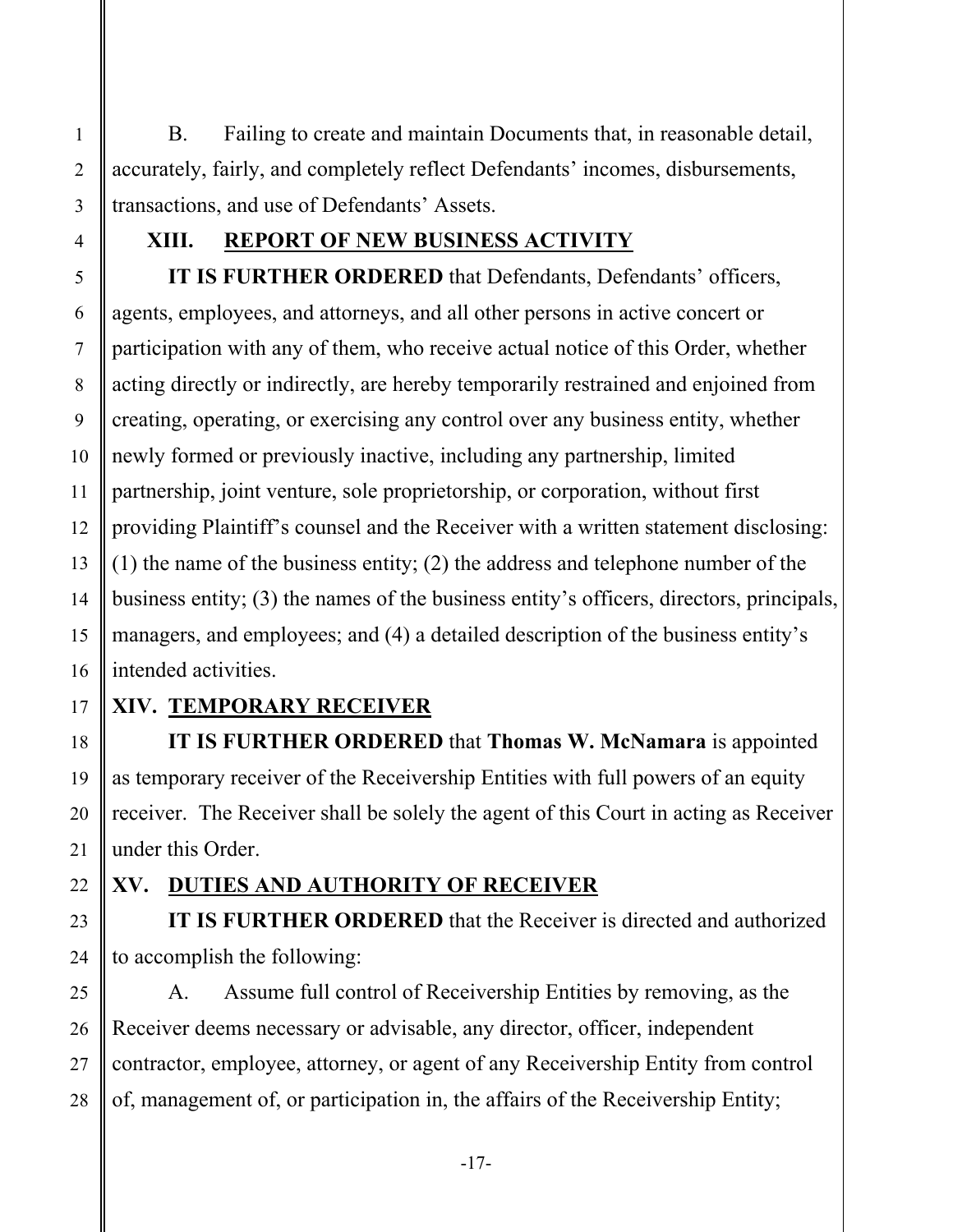B. Take exclusive custody, control, and possession of all Assets and Documents of, or in the possession, custody, or under the control of, any Receivership Entity, wherever situated;

C. Take exclusive custody, control, and possession of all Documents or Assets associated with credits, debits, or charges make on behalf of any Receivership Entity, wherever situated, including reserve funds held by payment processors, credit card processors, merchant banks, acquiring banks, independent sales organizations, third party processors, payment gateways, insurance companies, or other entities;

D. Conserve, hold, manage, and prevent the loss of all Assets of the Receivership Entities, and perform all acts necessary or advisable to preserve the value of those Assets. The Receiver shall assume control over the income and profits therefrom and all sums of money now or hereafter due or owing to the Receivership Entities. The Receiver shall have full power to sue for, collect, and receive, all Assets of the Receivership Entities and of other persons or entities whose interests are now under the direction, possession, custody, or control of, the Receivership Entities. *Provided, however,* that the Receiver shall not attempt to collect any amount from a consumer if the Receiver believes the consumer's debt to the Receivership Entities has resulted from the deceptive acts or practices or other violations of law alleged in the Complaint in this matter, without prior Court approval;

 28 E. Obtain, conserve, hold, manage, and prevent the loss of all Documents of the Receivership Entities, and perform all acts necessary or advisable to preserve such Documents. The Receiver shall: divert mail; preserve all Documents of the Receivership Entities that are accessible via electronic means such as online access to financial accounts and access to electronic documents held onsite or by Electronic Data Hosts, by changing usernames, passwords or other log-in credentials; take possession of all electronic Documents of the Receivership

1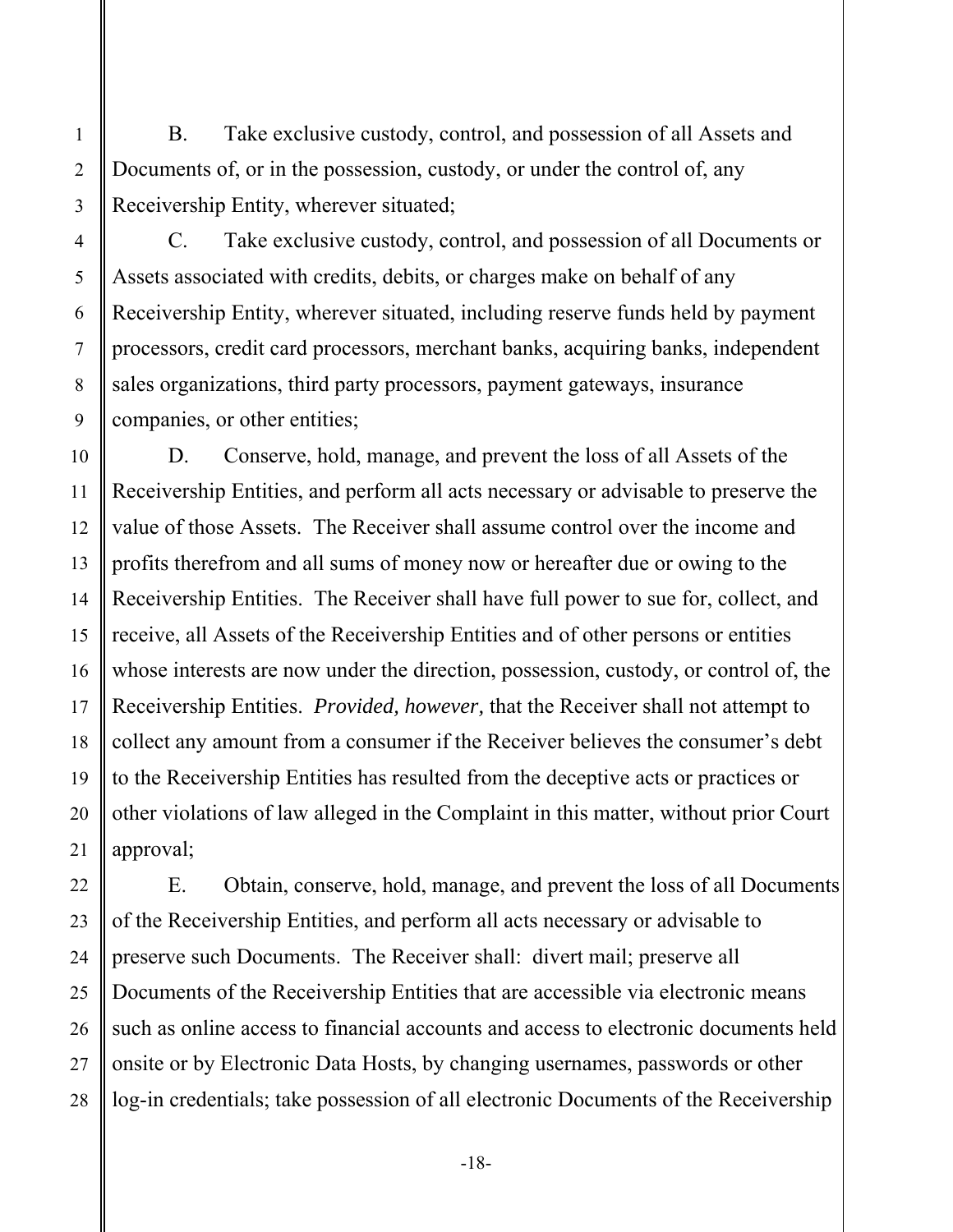Entities stored onsite or remotely; take whatever steps necessary to preserve all such Documents; and obtain the assistance of the FTC's Digital Forensic Unit for the purpose of obtaining electronic documents stored onsite or remotely;

F. Choose, engage, and employ attorneys, accountants, appraisers, and other independent contractors and technical specialists, as the Receiver deems advisable or necessary in the performance of duties and responsibilities under the authority granted by this Order, including, but not limited to, McNamara Smith LLP, the law firm in which the Receiver is a partner;

G. Make payments and disbursements from the receivership estate that are necessary or advisable for carrying out the directions of, or exercising the authority granted by, this Order, and to incur, or authorize the making of, such agreements as may be necessary and advisable in discharging his or her duties as Receiver. The Receiver shall apply to the Court for prior approval of any payment of any debt or obligation incurred by the Receivership Entities prior to the date of entry of this Order, except payments that the Receiver deems necessary or advisable to secure Assets of the Receivership Entities, such as rental payments;

H. Take all steps necessary to secure and take exclusive custody of each location from which the Receivership Entities operate their businesses. Such steps may include, but are not limited to, any of the following, as the Receiver deems necessary or advisable: (1) securing the location by changing the locks and alarm codes and disconnecting any internet access or other means of access to the computers, servers, internal networks, or other records maintained at that location; and (2) requiring any persons present at the location to leave the premises, to provide the Receiver with proof of identification, and/or to demonstrate to the satisfaction of the Receiver that such persons are not removing from the premises Documents or Assets of the Receivership Entities. Law enforcement personnel, including, but not limited to, police or sheriffs, may assist the Receiver in implementing these provisions in order to keep the peace and maintain security. If

1

2

3

4

5

6

7

8

9

10

11

12

13

14

15

16

17

18

19

20

21

22

23

24

25

26

27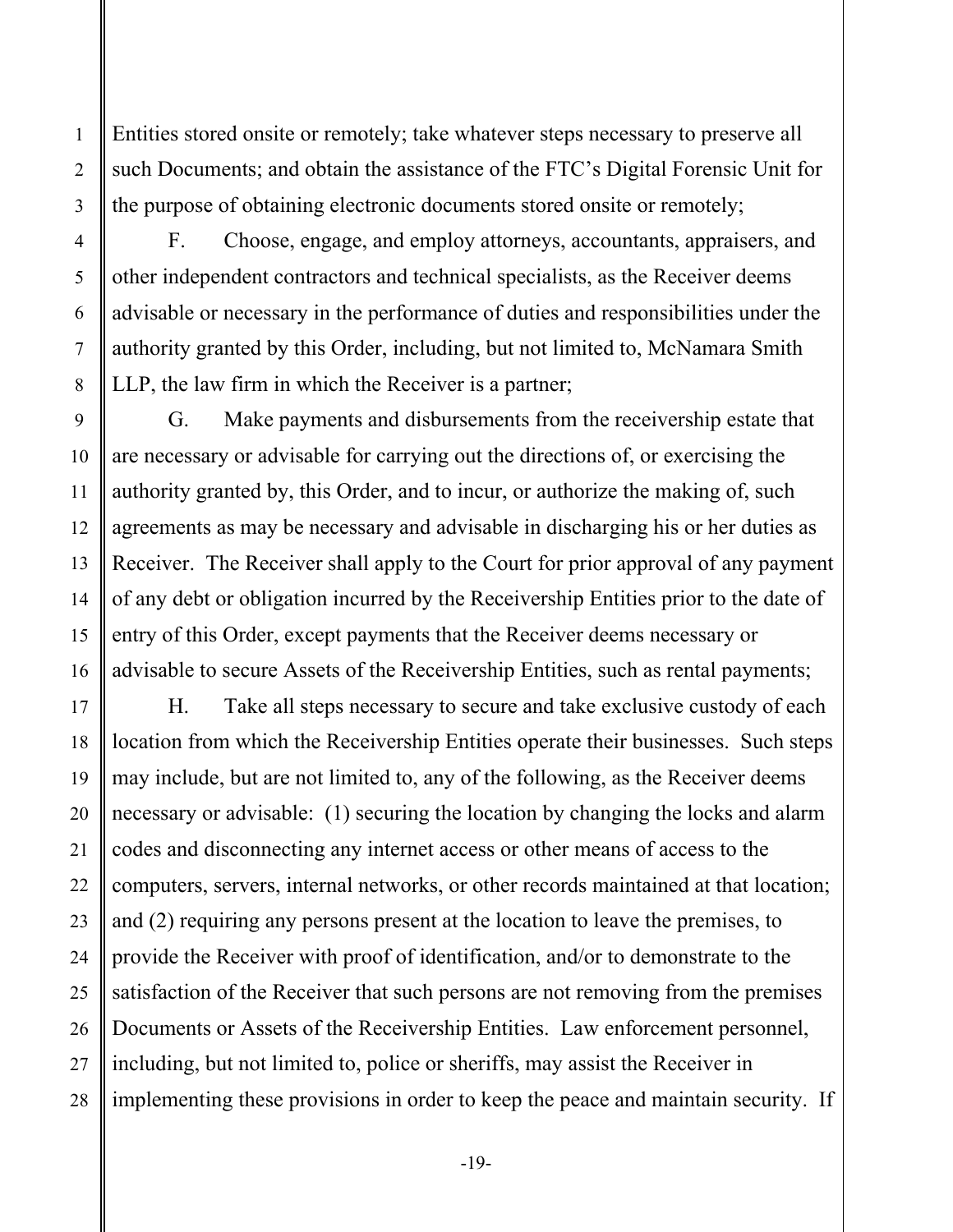requested by the Receiver, the United States Marshal will provide appropriate and necessary assistance to the Receiver to implement this Order and is authorized to use any necessary and reasonable force to do so;

I. Take all steps necessary to prevent the modification, destruction, or erasure of any web page or website registered to and operated, in whole or in part, by any Defendants, and to provide access to all such web page or websites to Plaintiff's representatives, agents, and assistants, as well as Defendants and their representatives;

 9 10 J. Enter into and cancel contracts and purchase insurance as advisable or necessary;

 12 13 K. Prevent the inequitable distribution of Assets and determine, adjust, and protect the interests of consumers who have transacted business with the Receivership Entities;

L. Make an accounting, as soon as practicable, of the Assets and financial condition of the receivership and file the accounting with the Court and deliver copies thereof to all parties;

 or arbitration proceedings as the Receiver deems necessary and advisable to M. Institute, compromise, adjust, appear in, intervene in, defend, dispose of, or otherwise become party to any legal action in state, federal or foreign courts preserve or recover the Assets of the Receivership Entities, or to carry out the Receiver's mandate under this Order, including but not limited to, actions challenging fraudulent or voidable transfers;

N. Secure the issuance of subpoenas to obtain Documents and records pertaining to the Receivership, and conduct discovery in this action on behalf of the receivership estate;

 26 27 28 O. Open one or more bank accounts at designated depositories for funds of the Receivership Entities. The Receiver shall deposit all funds of the Receivership Entities in such designated accounts and shall make all payments and

1

2

3

4

5

6

7

8

11

14

15

16

17

18

19

20

21

22

23

24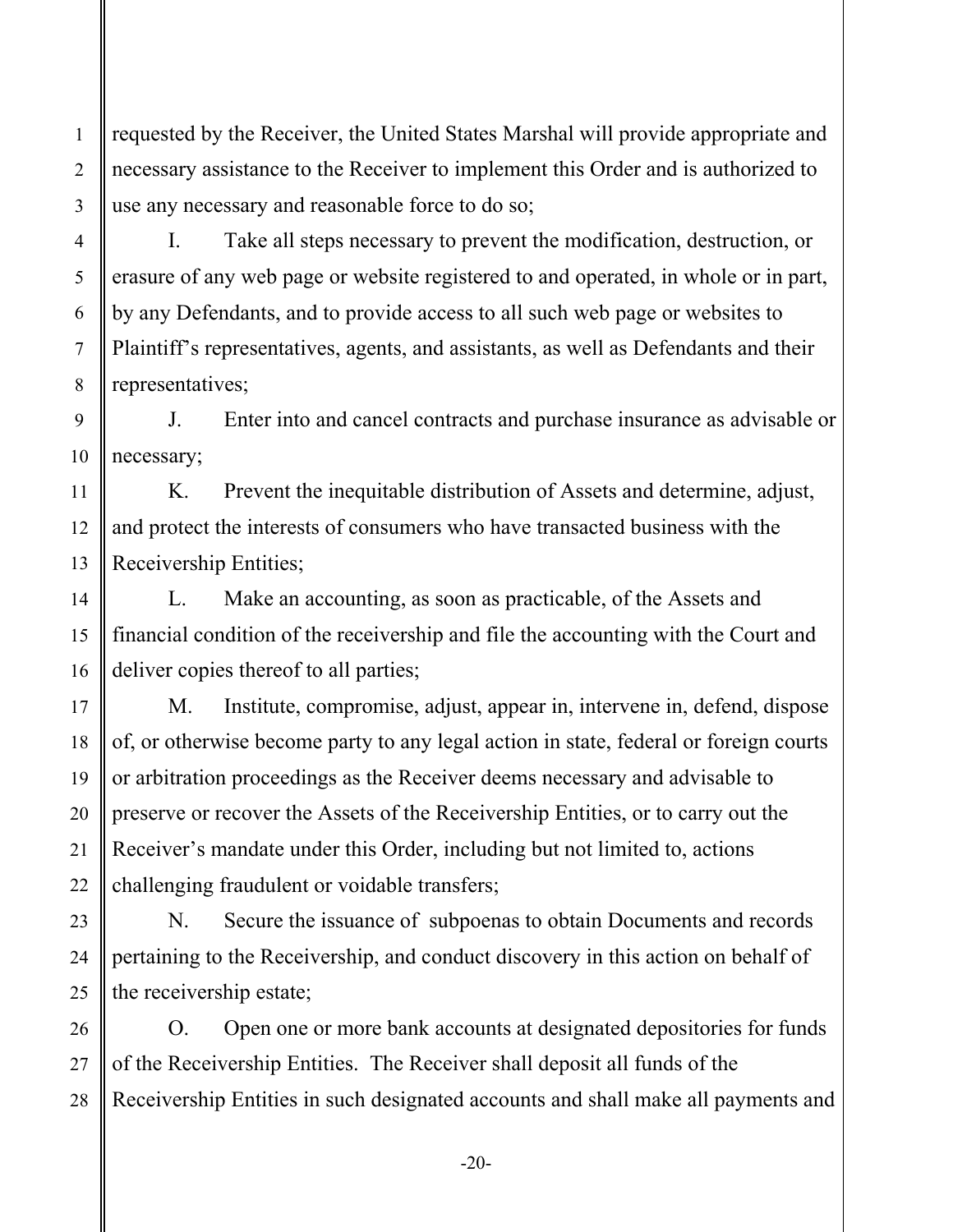disbursements from the receivership estate from such accounts. The Receiver shall serve copies of monthly account statements on all parties;

P. Maintain accurate records of all receipts and expenditures incurred as Receiver;

Q. Allow the Plaintiff's representatives, agents, and assistants, as well as Defendants' representatives and Defendants themselves, reasonable access to the premises of the Receivership Entities, or any other premises where the Receivership Entities conduct business. The purpose of this access shall be to inspect and copy any and all books, records, Documents, accounts, and other property owned by, or in the possession of, the Receivership Entities or their agents. The Receiver shall have the discretion to determine the time, manner, and reasonable conditions of such access;

R. Allow the Plaintiff's representatives, agents, and assistants, as well as Defendants and their representatives reasonable access to all Documents in the possession, custody, or control of the Receivership Entities;

S. Cooperate with reasonable requests for information or assistance from any state or federal civil or criminal law enforcement agency;

T. Suspend business operations of the Receivership Entities if in the judgment of the Receiver such operations cannot be continued legally and profitably;

 26 28 U. If the Receiver identifies a nonparty entity as a Receivership Entity, promptly notify the entity as well as the parties, and inform the entity that it can challenge the Receiver's determination by filing a motion with the Court. Provided, however, that the Receiver may delay providing such notice until the Receiver has established control of the nonparty entity and its Assets and records, if the Receiver determines that notice to the entity may result in the destruction of records, dissipation of Assets, or any other obstruction of the Receiver's control of the entity; and

1

2

3

4

5

6

7

8

9

10

11

12

13

14

15

16

17

18

19

20

21

22

23

24

25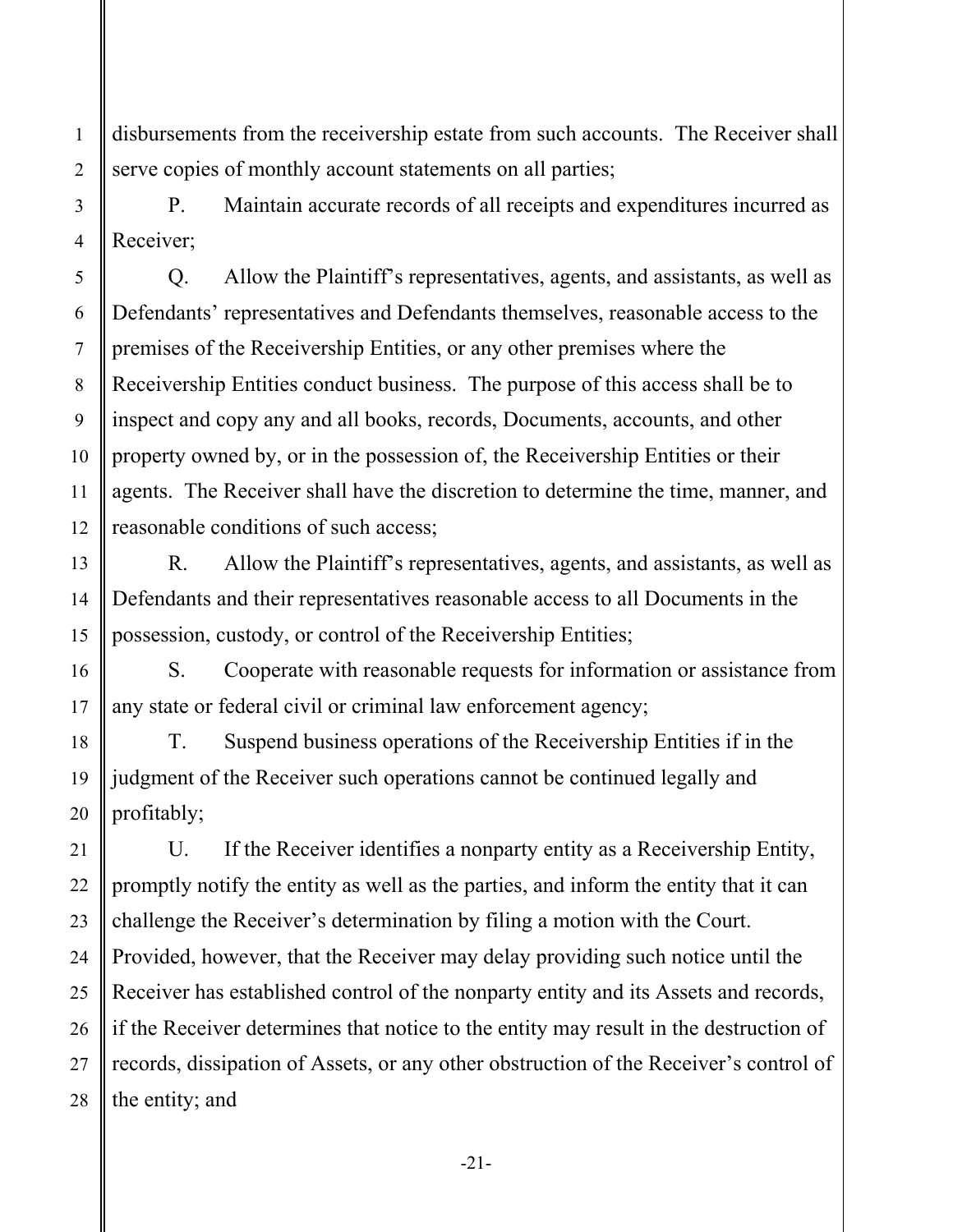V. If in the Receiver's judgment the business operations cannot be continued legally and profitably, take all steps necessary to ensure that any of the Receivership Entities' web pages or websites relating to the activities alleged in the Complaint cannot be accessed by the public, or are modified for consumer education and/or informational purposes, and take all steps necessary to ensure that any telephone numbers associated with the Receivership Entities cannot be accessed by the public, or are answered solely to provide consumer education of information regarding the status of operations.;

1

2

3

4

5

6

7

8

9

10

11

12

13

14

15

16

17

18

19

20

21

22

23

24

25

#### **XVI. TRANSFER OF RECEIVERSHIP PROPERTY TO RECEIVER**

**IT IS FURTHER ORDERED** that Defendants and any other person with possession, custody, or control of property of, or records relating to, the Receivership Entities shall, upon notice of this Order by personal service or otherwise, fully cooperate with and assist the Receiver in taking and maintaining possession, custody, or control of the Assets and Documents of the Receivership Entities and immediately transfer or deliver to the Receiver possession, custody, and control of the following:

A. All Assets held by or for the benefit of the Receivership Enities;

B. All Documents or Assets associated with credits, debits, or charges made on behalf of any Receivership Entity, wherever situated, including reserve funds held by payment processors, credit card processors, merchant banks, acquiring banks, independent sales organizations, third party processors, payment gateways, insurance companies, or other entities;

C. All Documents of or pertaining to the Receivership Entities;

D. All computers, electronic devices, mobile devices and machines used to conduct the business of the Receivership Entities;

 26 27 28 E. All Assets and Documents belonging to other persons or entities whose interests are under the direction, possession, custody, or control of the Receivership Entities; and

-22-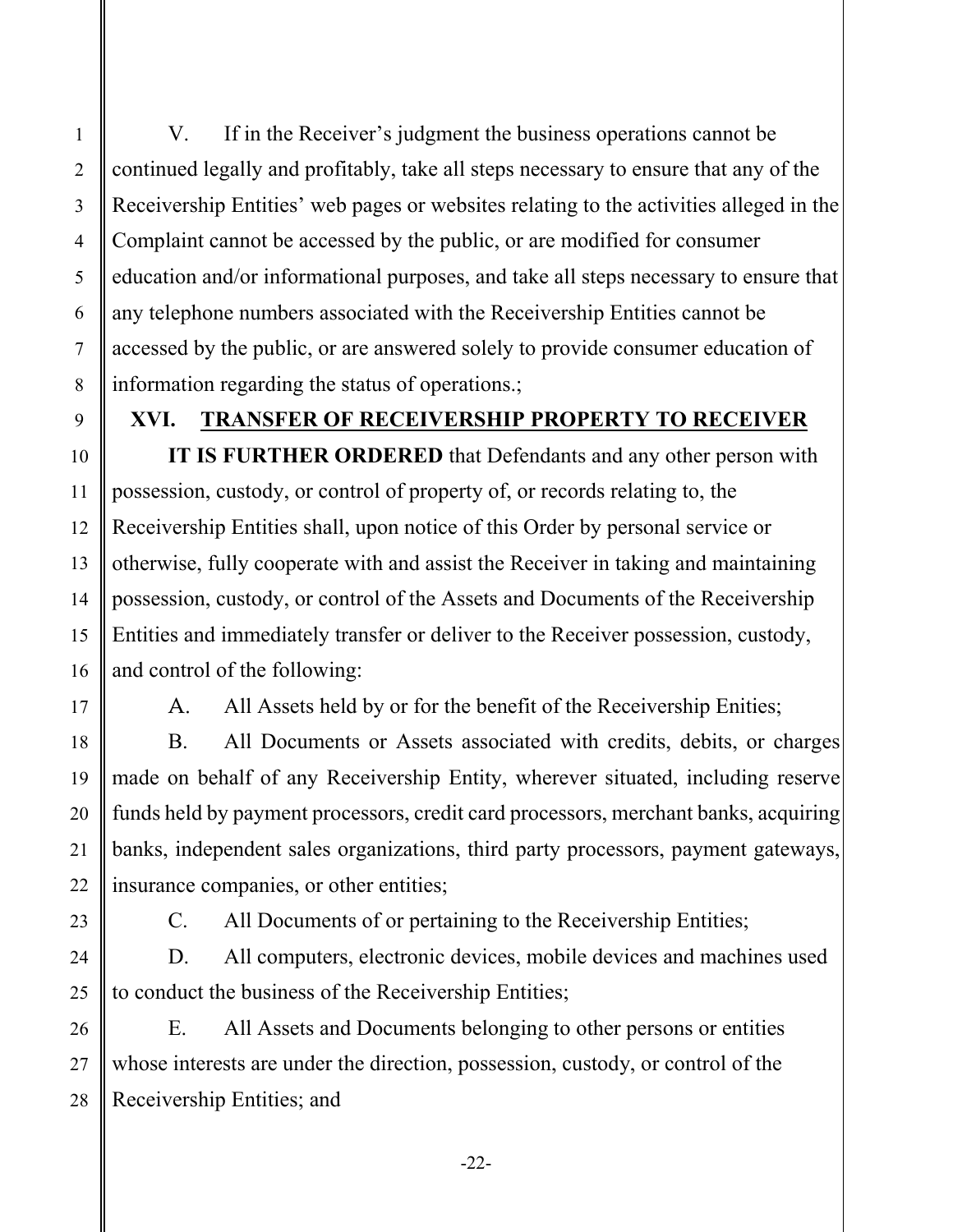accounts, computer systems (onsite and remote), Electronic Data Hosts, or other F. All keys, codes, user names and passwords necessary to gain access or to secure access to any Assets or Documents of or pertaining to the Receivership Entities, including access to their business premises, means of communication, property.

 6 7 8 In the event that any person fails to deliver or transfer any Asset or Document, or otherwise fails to comply with any provision of this Section, the Receiver may file an Affidavit of Non-Compliance regarding the failure and a motion seeking compliance or a contempt citation.

# **XVII. PROVISION OF INFORMATION TO RECEIVER**

**IT IS FURTHER ORDERED** that Defendants shall immediately provide to the Receiver:

A. A list of all Assets and accounts of the Receivership Entities that are held in any name other than the name of a Receivership Entity, or by any person other than a Receivership Entity; and

B. A list of all agents, employees, officers, attorneys, servants, and those persons in active concert and participation with the Receivership Entities, or who have been associated with or done business with the Receivership Entities; and

C. A description of any Documents covered by attorney-client privilege or attorney work product, including files where such Documents are likely to be located, authors or recipients of such documents, and search terms likely to identify such electronic documents..

# **XVIII. COOPERATION WITH THE RECEIVER**

**IT IS FURTHER ORDERED** that the Defendants, Receivership Entities, Defendants' or Receivership Entities' officers, agents, employees, and attorneys, all other persons in active concert or participation with any of them, and any other person with possession, custody, or control of property or of records relating to the Receivership Entities who receive actual notice of this Order shall fully cooperate

1

2

3

4

5

9

10

11

12

13

14

15

16

17

18

19

20

21

22

23

24

25

26

27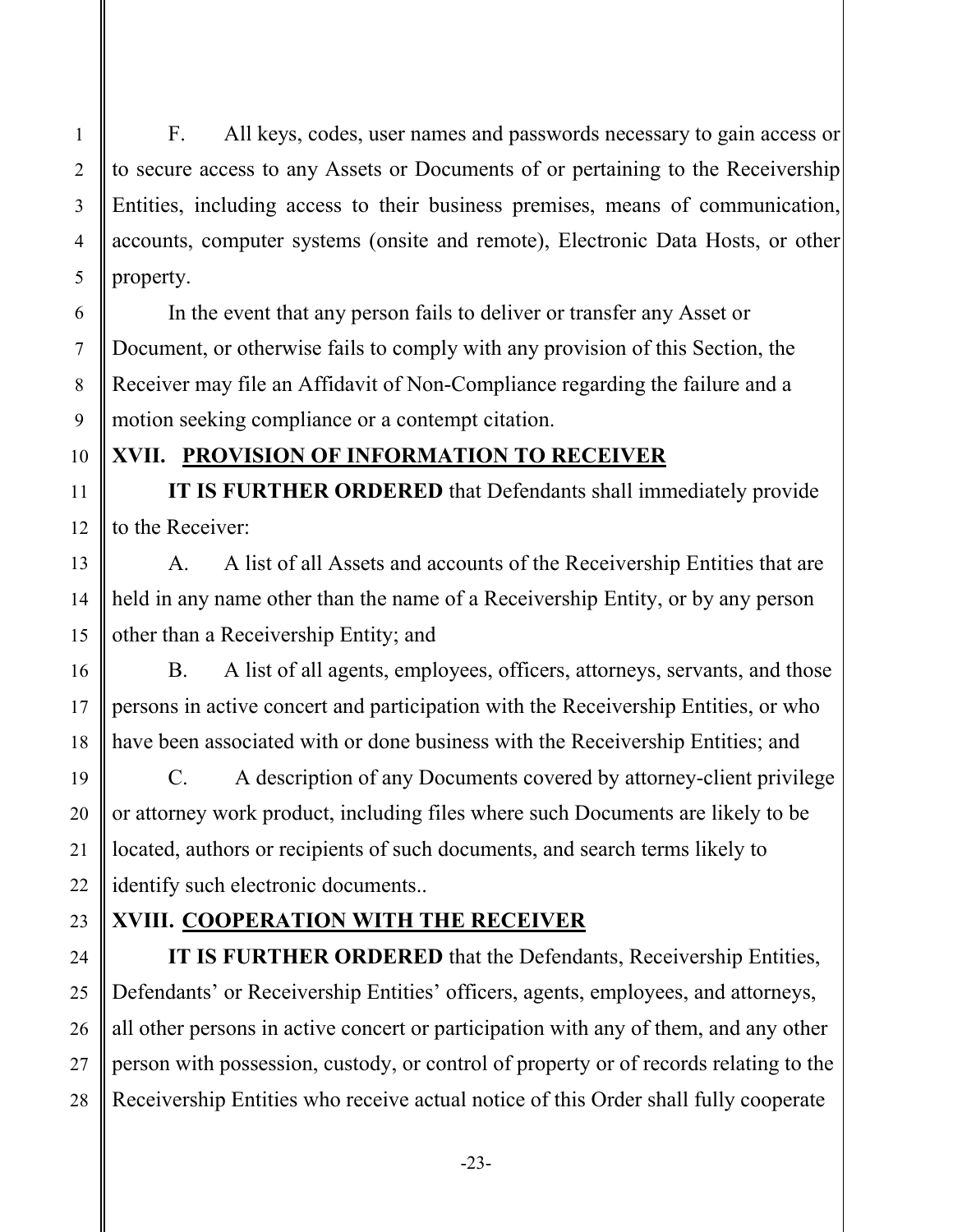1

2

with and assist the Receiver. This cooperation and assistance shall include, but is not limited to, providing information to the Receiver that the Receiver deems necessary to exercise the authority and discharge the responsibilities of the Receiver under this Order; providing any keys, codes, user names and passwords required to access any computers, electronic devices, mobile devices, or machines (onsite or remotely) or any cloud account (including the specific method used to access the account) or electronic file in any medium; advising all persons who owe money to any Receivership Entity that all debts should be paid directly to the Receiver; and transferring funds at the Receiver's direction and producing records related to the Assets and sales of the Receivership Entitiess.

### **XIX. NON-INTERFERENCE WITH THE RECEIVER**

**IT IS FURTHER ORDERED** that the Defendants, Receivership Entities, Defendants' or Receivership Entities' officers, agents, employees, attorneys, and all other persons in active concert or participation with any of them, who receive actual notice of this Order, and any other person served with a copy of this Order, are hereby restrained and enjoined from directly or indirectly:

A. Interfering with the Receiver's efforts to manage, or take custody, control, or possession of, the Assets or Documents subject to the receivership;

B. Transacting any of the business of the Receivership Entities;

C. Transferring, receiving, altering, selling, encumbering, pledging, assigning, liquidating, or otherwise disposing of any Assets owned, controlled, or in the possession or custody of, or in which an interest is held or claimed by, the Receivership Entities; or

D. Refusing to cooperate with the Receiver or the Receiver's duly authorized agents in the exercise of their duties or authority under any order of this Court.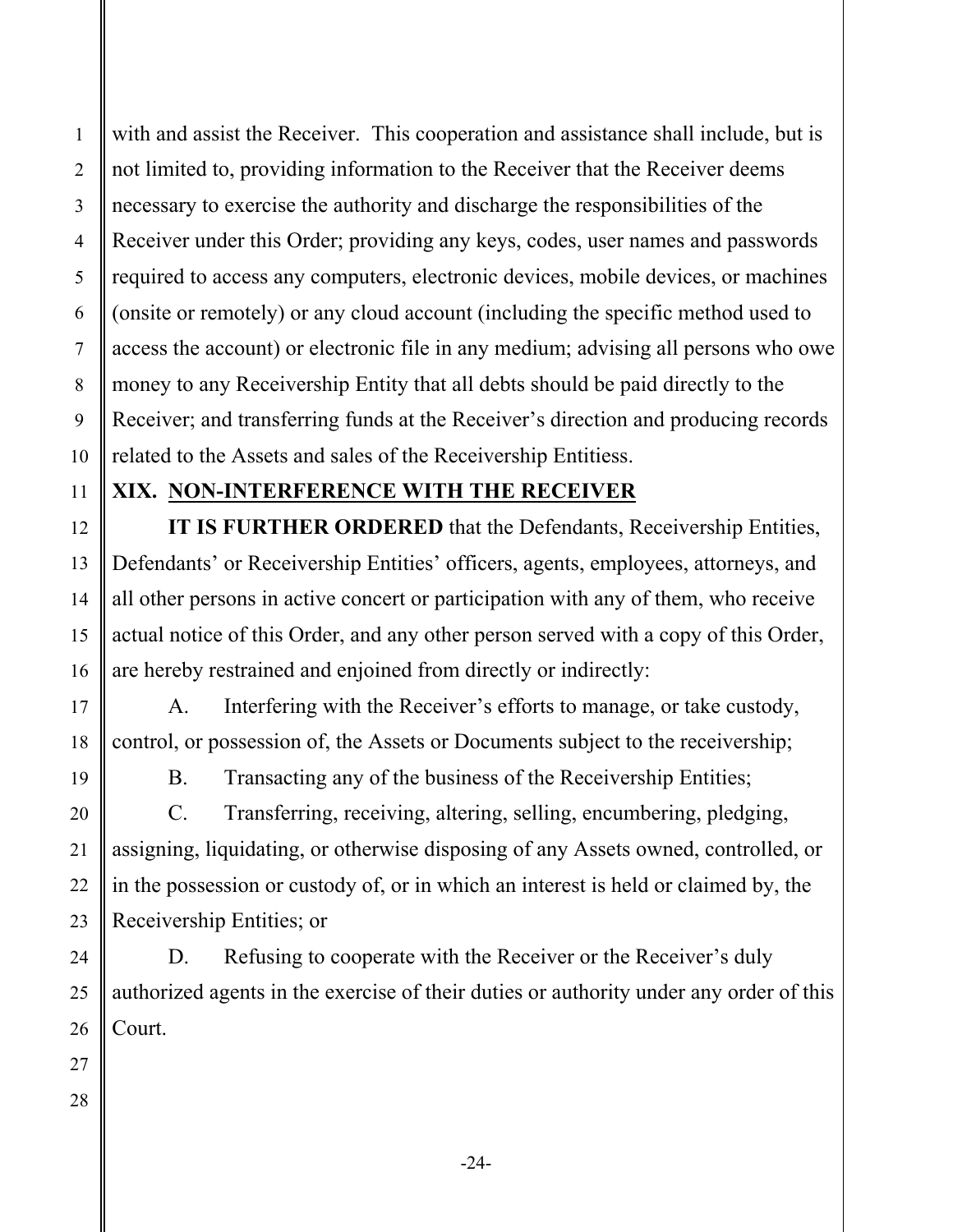#### **XX. STAY OF ACTIONS**

**IT IS FURTHER ORDERED** that, except by leave of this Court, during the pendency of the receivership ordered herein, Defendants, Defendants' officers, agents, employees, attorneys, and all other persons in active concert or participation with any of them, who receive actual notice of this Order, and their corporations, subsidiaries, divisions, or affiliates, and all investors, creditors, stockholders, lessors, customers and other persons seeking to establish or enforce any claim, right, or interest against or on behalf of Corporate Defendants, and all others acting for or on behalf of such persons, are hereby enjoined from taking action that would interfere with the exclusive jurisdiction of this Court over the Assets or Documents of the Corporate Defendants, including, but not limited to:

A. Filing or assisting in the filing of a petition for relief under the Bankruptcy Code, 11 U.S.C. § 101 *et seq.*, or of any similar insolvency proceeding on behalf of the Receivership Entities **without the prior approval of the Receiver and the Court**;

B. Commencing, prosecuting, or continuing a judicial, administrative, or other action or proceeding against the Receivership Entities, including the issuance or employment of process against the Receivership Entities, except that such actions may be commenced if necessary to toll any applicable statute of limitations; or

C. Filing or enforcing any lien on any Asset of the Receivership Entities, taking or attempting to take possession, custody, or control of any Asset of the Receivership Entities, attempting to foreclose, forfeit, alter, or terminate any interest in any Asset of the Receivership Entities, whether such acts are part of a judicial proceeding, are acts of self-help, or otherwise.

*Provided, however,* that this Order does not stay: (1) the commencement or continuation of a criminal action or proceeding; (2) the commencement or continuation of an action or proceeding by a governmental unit to enforce such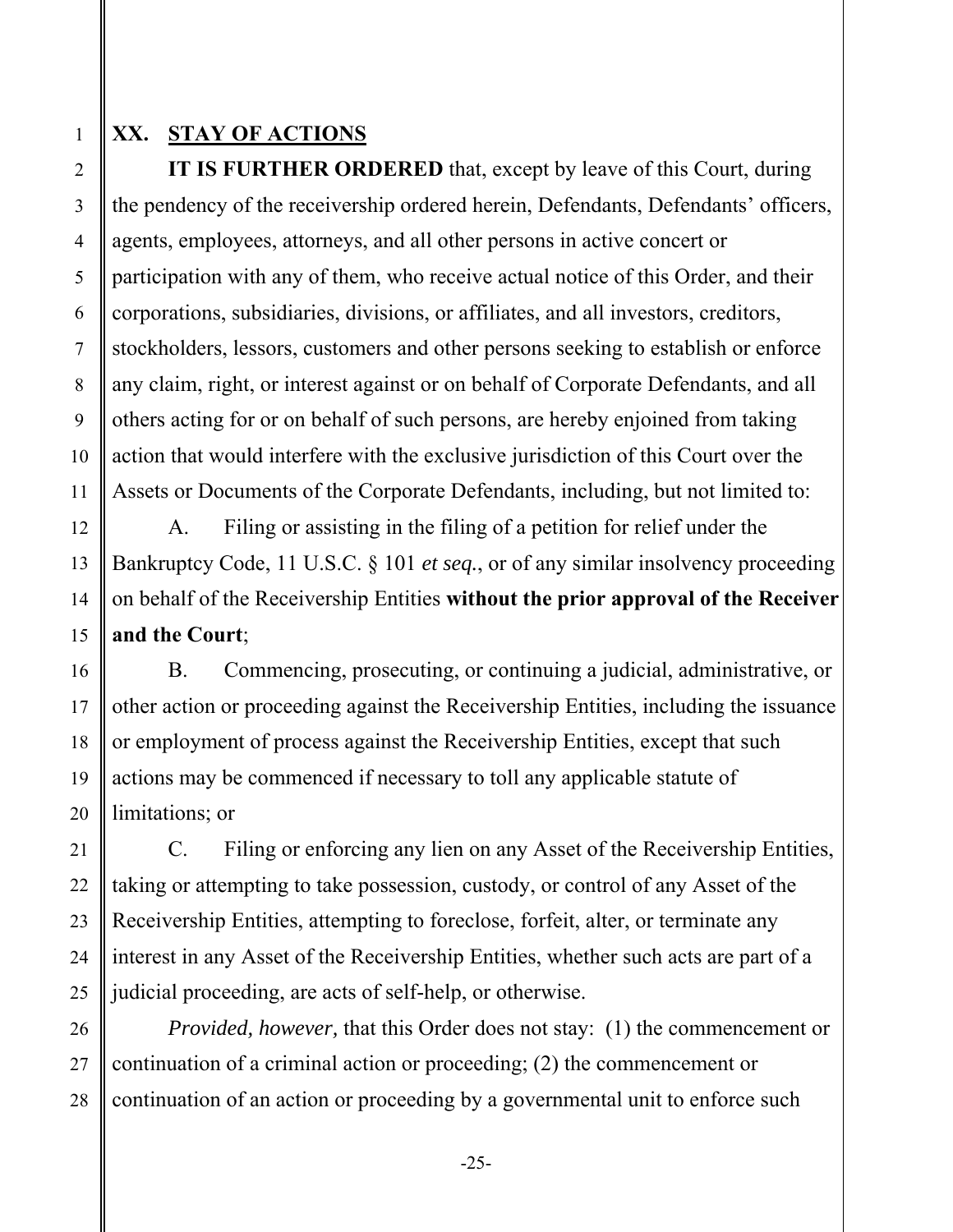governmental unit's police or regulatory power; or (3) the enforcement of a judgment, other than a money judgment, obtained in an action or proceeding by a governmental unit to enforce such governmental unit's police or regulatory power.

# **XXI. COMPENSATION OF RECEIVER**

**IT IS FURTHER ORDERED** that the Receiver and all personnel hired by the Receiver as herein authorized, including counsel to the Receiver and accountants, are entitled to reasonable compensation for the performance of duties pursuant to this Order and for the cost of actual out-of-pocket expenses incurred by them, from the Assets now held by, in the possession or control of, or which may be received by, the Receivership Entities. The Receiver shall file with the Court and serve on the parties periodic requests for the payment of such reasonable compensation, with the first such request filed no more than sixty (60) days after the date of entry of this Order. The Receiver shall not increase the hourly rates used as the bases for such fee applications without prior approval of the Court.

# **XXII. RECEIVER'S BOND**

**IT IS FURTHER ORDERED** that the Receiver shall file with the Clerk of this Court a bond in the sum of \$**25,000** with sureties to be approved by the Court, conditioned that the Receiver will well and truly perform the duties of the office and abide by and perform all acts the Court directs. 28 U.S.C. § 754.

# **XXIII.IMMEDIATE ACCESS TO BUSINESS PREMISES AND RECORDS IT IS FURTHER ORDERED** that:

A. In order to allow Plaintiff and the Receiver to preserve Assets and evidence relevant to this action and to expedite discovery, Plaintiff and the Receiver, and their representatives, agents, contractors, and assistants, shall have immediate access to the business premises and storage facilities owned, controlled, or used by the Receivership Entities. Such locations include, but are not limited to, 3 Studebaker, Irvine, CA 92618 and any offsite location or commercial mailbox used by the Receivership Entities. The Receiver is expressly permitted to inspect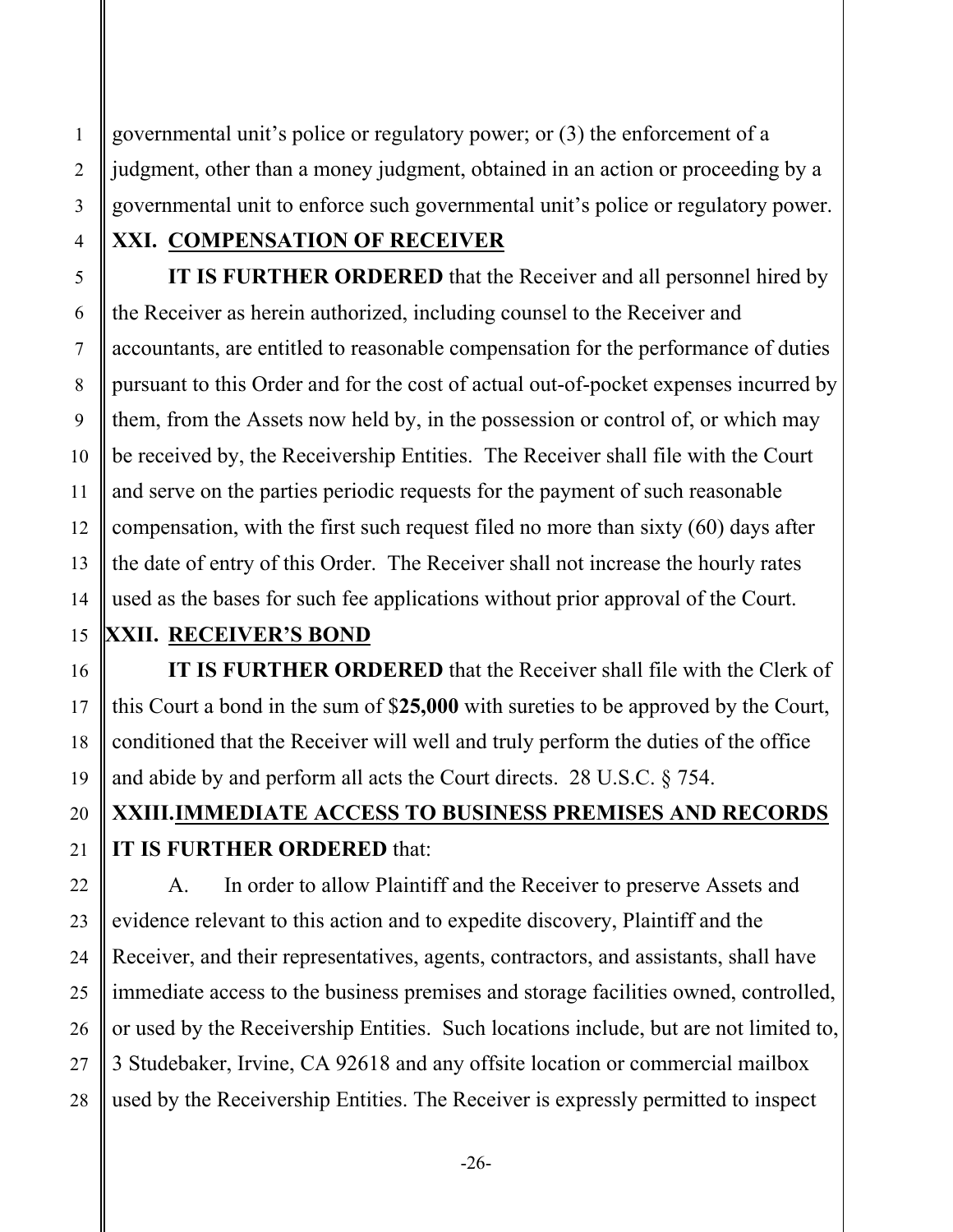any businesses located at 3 Studebaker, Irvine, CA 92618 that is operated by any of the Receivership Entities, or related in any manner to debt relief services or student loans. The Receiver may exclude Defendants Receivership Entities and their employees from the business premises during the immediate access.

B. Plaintiff and the Receiver, and their representatives, agents, contractors, and assistants, are authorized to remove Documents from the Corporate Defendants' premises in order that they may be inspected, inventoried, and copied. Plaintiff shall return any removed materials to the Receiver within five (5) business days of completing inventorying and copying, or such time as is agreed upon by Plaintiff and the Receiver;

C. Plaintiff's access to the Receivership Entities' documents pursuant to this Section shall not provide grounds for any Defendant to object to any subsequent request for documents served by Plaintiff.

D. Plaintiff and the Receiver, and their representatives, agents, contractors, and assistants, are authorized to obtain the assistance of federal, state, and local law enforcement officers as they deem necessary to effect service and to implement peacefully the provisions of this Order;

E. If any Documents, computers, or electronic storage devices containing information related to the business practices or finances of the Receivership Enities are at a location other than those listed herein, including personal residence(s) of any Defendant, then, immediately upon receiving notice of this order, Defendants and Receivership Entities shall produce to the Receiver all such Documents, computers, and electronic storage devices, along with any codes or passwords needed for access. In order to prevent the destruction of computer data, upon service of this Order, any such computers or electronic storage devices shall be powered down in the normal course of the operating system used on such devices and shall not be powered up or used until produced for copying and inspection; and

28

1

2

3

4

5

6

7

8

9

10

11

12

13

14

15

16

17

18

19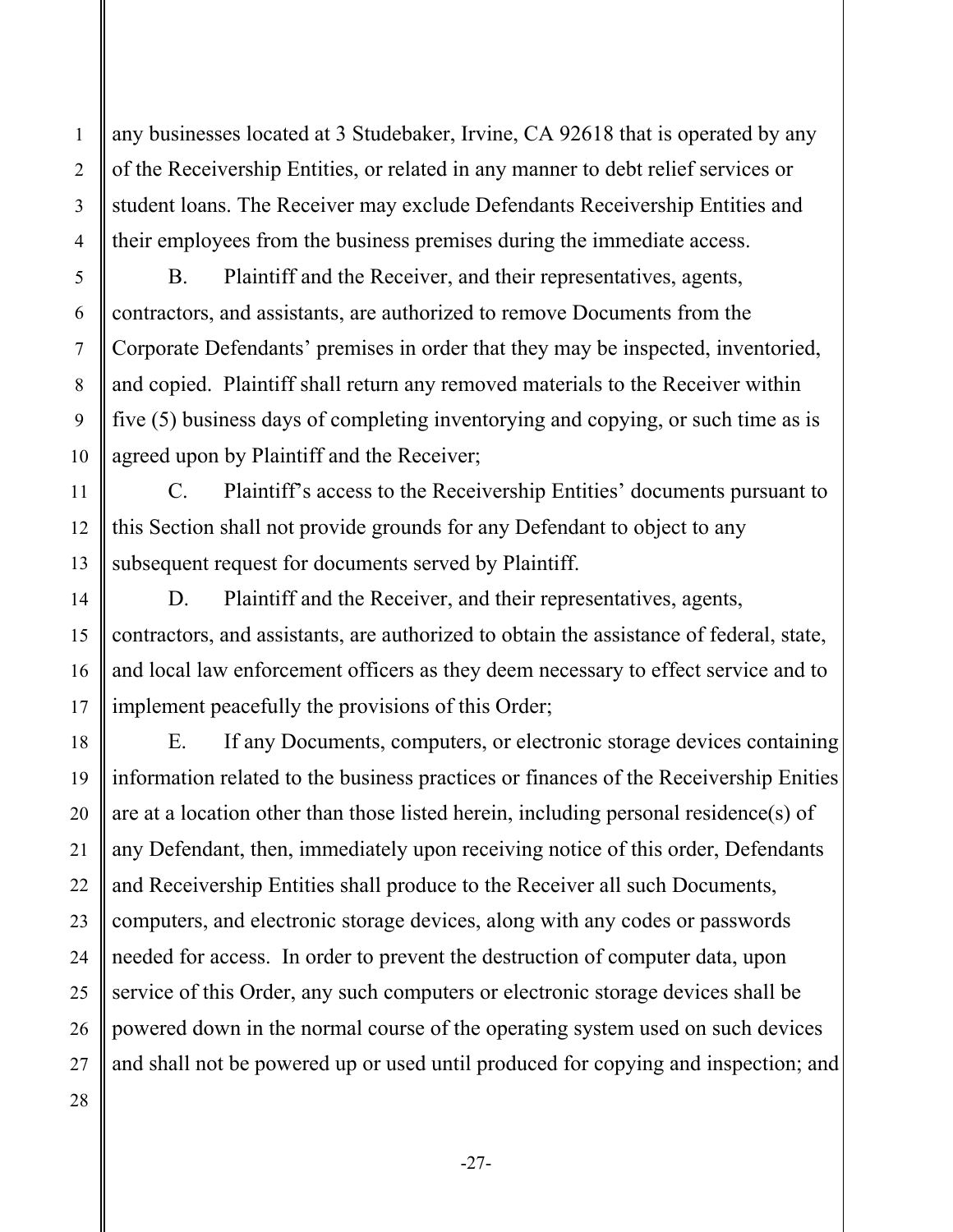F. If any communications or records of any Receivership Entity are stored with an Electronic Data Host, such Entity shall, immediately upon receiving notice of this order, provide the Receiver with the user name, passwords, and any other login credential needed to access the communications and records, and shall not attempt to access, or cause a third-party to attempt to access, the communications or records.

#### **XXIV. DISTRIBUTION OF ORDER BY DEFENDANTS**

**IT IS FURTHER ORDERED** that Defendants shall immediately provide a copy of this Order to each affiliate, telemarketer, marketer, sales entity, successor, assign, member, officer, director, employee, agent, independent contractor, attorney, spouse, former spouse, subsidiary, division, and representative of any Defendant and any company owned or controlled by any Defendant, and shall, within ten (10) calendar days from the date of entry of this Order provide Plaintiff and the Receiver with a sworn statement that this provision of the Order has been satisfied, which statement shall include the names, physical addresses, phone number, and email addresses of each such person who received a copy of the Order. Furthermore, Defendants shall not take any action that would encourage officers, agents, members, directors, employees, salespersons, independent contractors, attorneys, subsidiaries, affiliates, successors, assigns or other persons or entities in active concert or participation with them to disregard this Order or believe that they are not bound by its provisions.

#### **XXV. LIMITED EXPEDITED DISCOVERY**

**IT IS FURTHER ORDERED** that, notwithstanding the provisions of the Fed. R. Civ. P. 26(d) and (f) and  $30(a)(2)(c)$ , and pursuant to Fed. R. Civ. P. 30(a), 34, and 45, Plaintiff and the Receiver are granted leave, at any time after service of this Order, to conduct limited expedited discovery for the purpose of discovering: (1) the nature, location, status, and extent of Defendants' Assets; (2) the nature, location, identity of participants and extent of Defendants' business transactions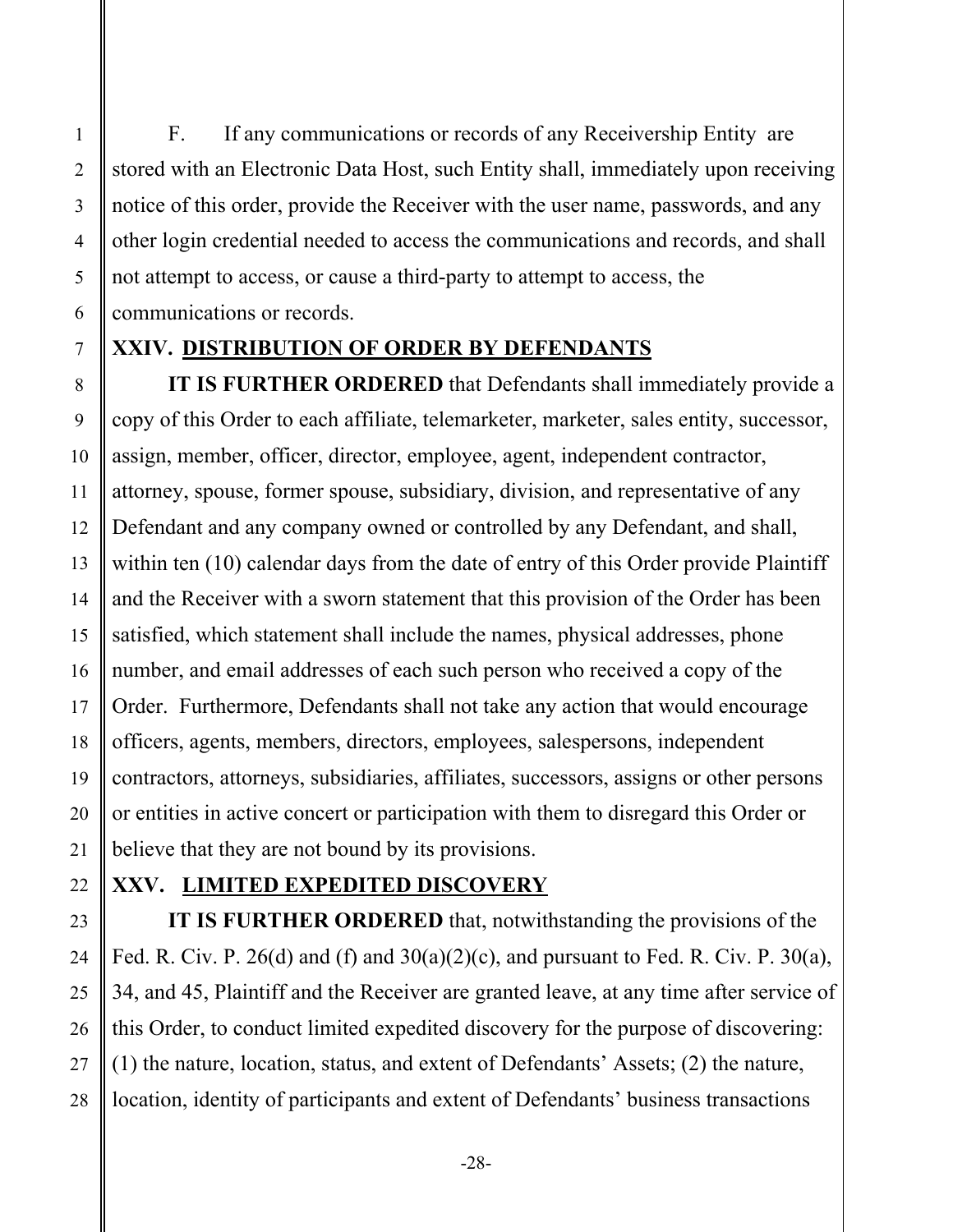and operations; (3) Documents reflecting Defendants' business transactions and operations; or (4) compliance with this Order. The limited expedited discovery set forth in this Section shall proceed as follows:

A. Plaintiff and the Receiver may take the deposition of parties and nonparties. **Seventy-two (72)** hours' notice shall be sufficient notice for such depositions. The limitations and conditions set forth in Fed. R. Civ. P. 30(a)(2)(B) and  $31(a)(2)(B)$  regarding subsequent depositions of an individual shall not apply to depositions taken pursuant to this Section. Any such deposition taken pursuant to this Section shall not be counted towards the deposition limit set forth in Rules  $30(a)(2)(A)$  and  $31(a)(2)(A)$  and depositions may be taken by telephone or other remote electronic means;

B. Plaintiff and the Receiver may serve upon parties requests for production of Documents or inspection that require production or inspection within five (5) days of service.

C. Plaintiff and the Receiver may serve upon parties interrogatories that require response within five (5) days after service of such interrogatories;

D. Plaintiff and the Receiver may serve subpoenas upon non-parties that direct production or inspection within five (5) days of service.

E. Service of discovery upon a party to this action, taken pursuant to this Section, shall be sufficient if made by facsimile, email, or by overnight delivery.

F. Any expedited discovery taken pursuant to this Section is in addition to, and is not subject to, the limits on discovery set forth in the Federal Rules of Civil Procedure and the Local Rules of this Court. The expedited discovery permitted by this Section does not require a meeting or conference of the parties, pursuant to Fed. R. Civ. P.  $26(d)$  & (f).

G. The Parties are exempted from making initial disclosures under Fed. R. Civ. P. 26(a)(1) until further order of this Court.

1

2

3

4

5

6

7

8

9

10

11

12

13

14

15

16

17

18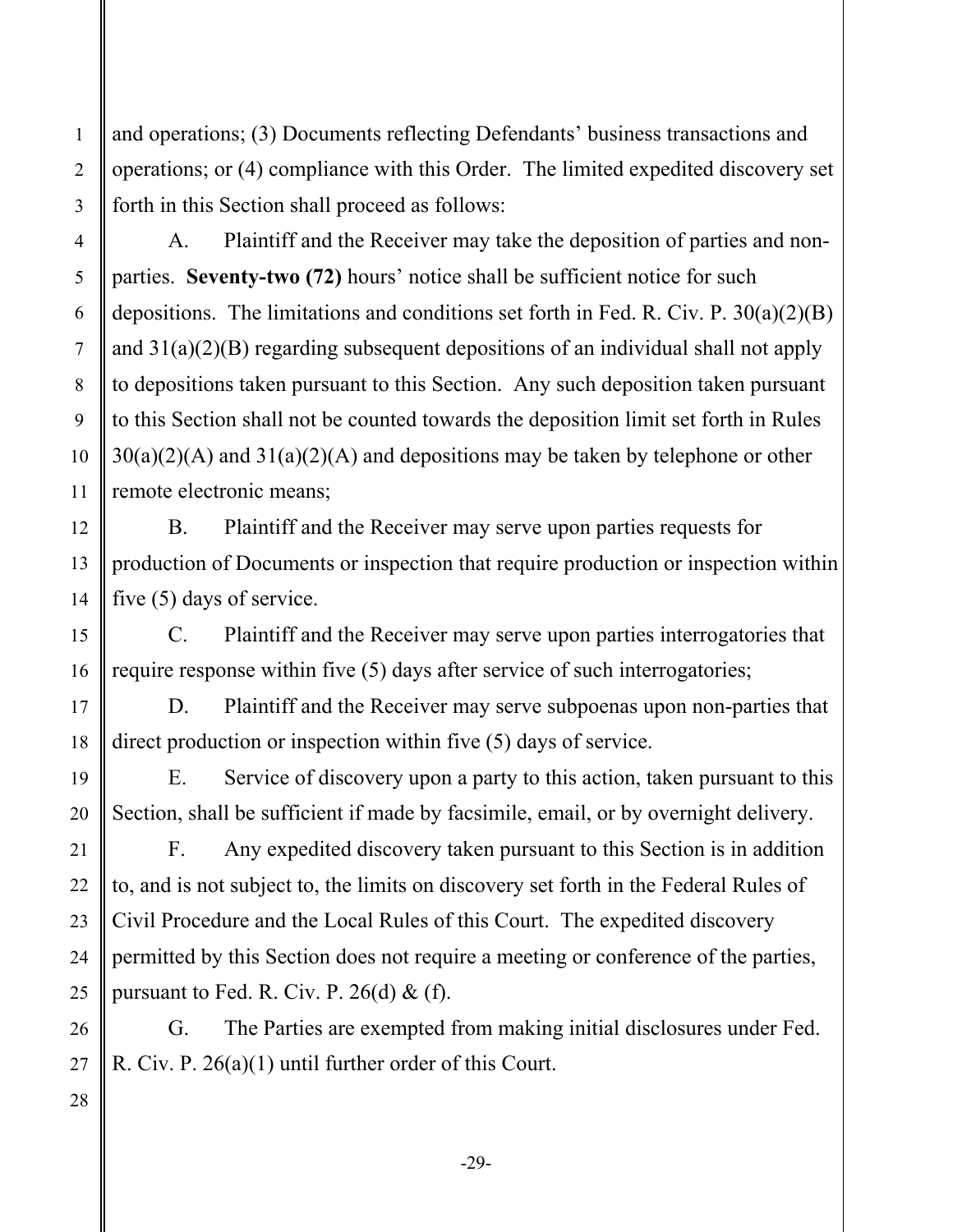1

#### **XXVI. SERVICE OF THIS ORDER**

**IT IS FURTHER ORDERED** that copies of this Order as well as the Motion for Temporary Restraining Order and all other pleadings, Documents, and exhibits filed contemporaneously with that Motion (other than the complaint and summons), may be served by any means, including facsimile transmission, electronic mail or other electronic messaging, personal or overnight delivery, U.S. Mail or FedEx, by agents and employees of Plaintiff, by any law enforcement agency, or by private process server, upon any Defendant or any Person (including any Financial Institution) that may have possession, custody, or control of any Asset or Document of any Defendant, or that may be subject to any provision of this Order pursuant to Fed. R. Civ. P. 65(d)(2). For purposes of this Section, service upon any branch, subsidiary, affiliate or office of any entity shall effect service upon the entire entity. **Service shall me made on Defendants no later than 5:00 p.m. (PST), July 10, 2019. Plaintiff shall file proof of service no later than July 15, 2019.**

## **XXVII.CORRESPONDENCE AND SERVICE ON PLAINTIFF**

**IT IS FURTHER ORDERED** that, for the purpose of this Order, Defendants shall serve all pleadings or other documents related to this Order, or Plaintiff's application for a preliminary injunction by (1) email at mgrajales@ftc.gov and sjacobson@ftc.gov; and (2) facsimile transmission to (202) 326-3768, or by hand delivery or overnight shipment via third-party carrier to the offices of:

> K. Michelle Grajales Federal Trade Commission 600 Pennsylvania Ave., NW, CC-10232 Washington, DC 20580

#### **XXVIII. PRELIMINARY INJUNCTION HEARING**

**IT IS FURTHER ORDERED** that, pursuant to Fed. R. Civ. P. 65(b), Defendants shall appear before this Court on the **19th** day of **July**, 2019, at **1:30**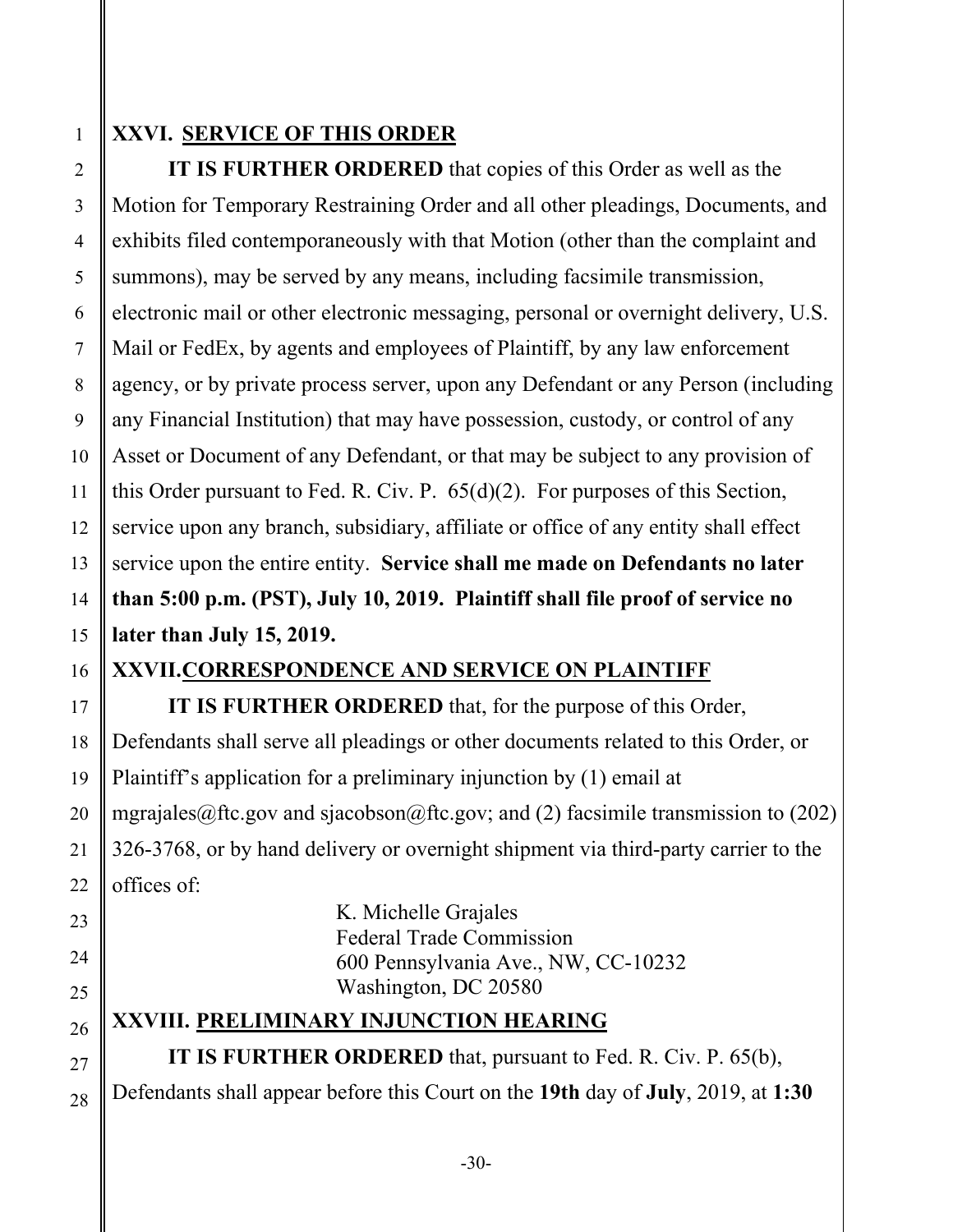**p.m.**, to show cause, if there is any, why this Court should not enter a preliminary injunction, pending final ruling on the Complaint against Defendants, enjoining the violations of the law alleged in the Complaint, continuing the freeze of Assets, continuing the receivership, and imposing such additional relief as may be appropriate.

# **XXIX. BRIEFS AND AFFIDAVITS CONCERNING PRELIMINARY INJUNCTION**

**IT IS FURTHER ORDERED** that:

A. Defendants shall file with the Court and serve on Plaintiff's counsel any answering pleadings, affidavits, motions, expert reports or declarations, or legal memoranda no later than **four (4)** business days prior to the order to show cause hearing scheduled pursuant to this Order. Plaintiff may file responsive or supplemental pleadings, materials, affidavits, or memoranda with the Court and serve the same on counsel for Defendants no later than **noon** one (1) business day prior to the order to show cause hearing. *Provided that* such affidavits, pleadings, motions, expert reports, declarations, legal memoranda, or oppositions must be served by personal or overnight delivery, facsimile, or email, and be received by the other party or parties no later than 5:00 p.m. (PT) on the appropriate dates set forth in this Section, **except as otherwise provided**.

B. An evidentiary hearing on Plaintiff's request for a preliminary injunction is not necessary unless Defendants demonstrate that they have, and intend to introduce, evidence that raises a genuine and material factual issue. The question of whether this Court should enter a preliminary injunction shall be resolved on the pleadings, declarations, exhibits, and memoranda filed by, and oral argument of, the parties. Live testimony shall be heard only on further order of this Court. Any motion to permit such testimony shall be filed with the Court and served on counsel for the other parties at least five (5) business days prior to the preliminary injunction hearing in this matter. Such motion shall set forth the name,